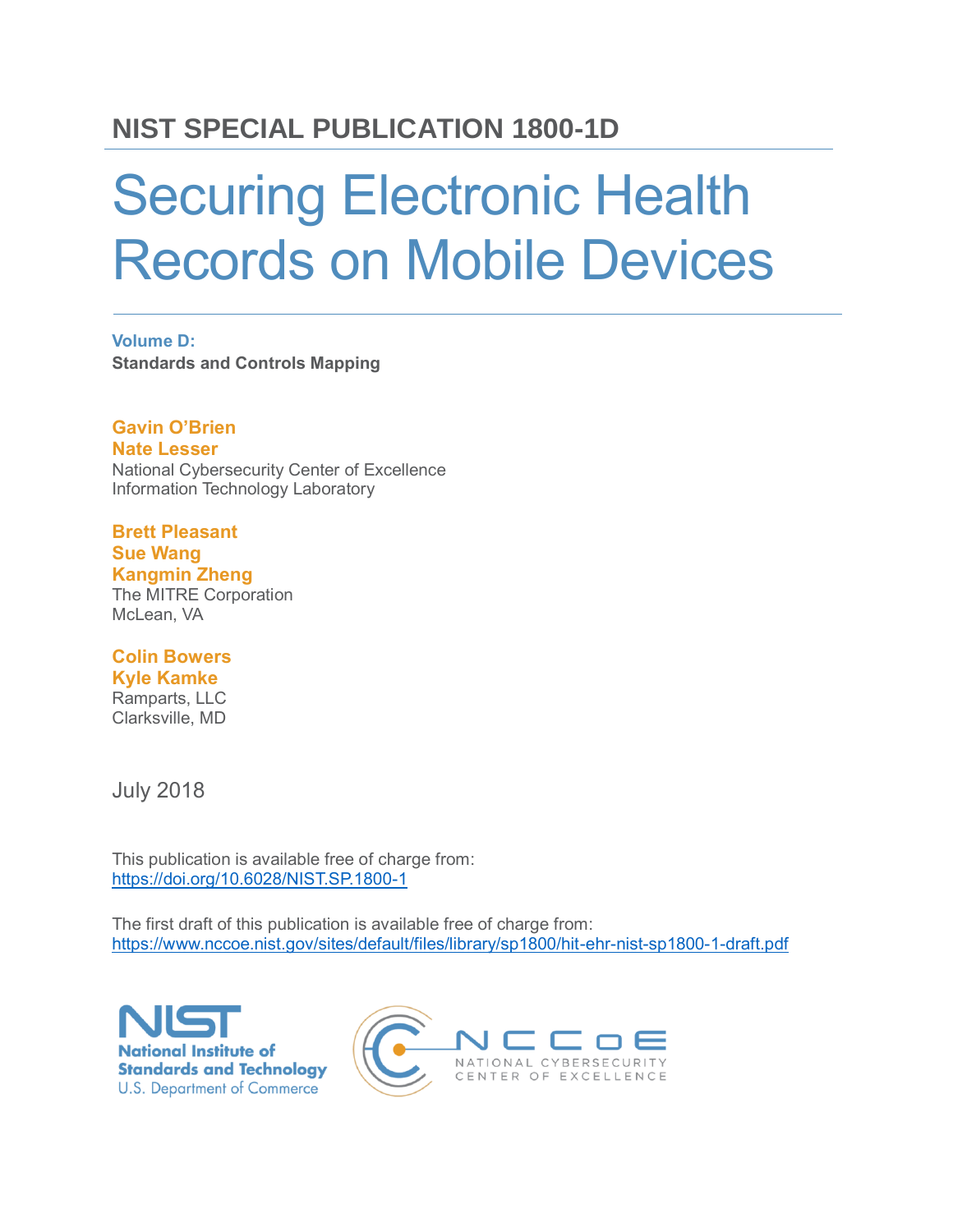#### **DISCLAIMER**

Certain commercial entities, equipment, products, or materials may be identified in this document in order to describe an experimental procedure or concept adequately. Such identification is not intended to imply recommendation or endorsement by NIST or NCCoE, nor is it intended to imply that the entities, equipment, products, or materials are necessarily the best available for the purpose.

National Institute of Standards and Technology Special Publication 1800-1D, Natl. Inst. Stand. Technol. Spec. Publ. 1800-1D, 32 pages, (July 2018), CODEN: NSPUE2

#### **FEEDBACK**

As a private-public partnership, we are always seeking feedback on our Practice Guides. We are particularly interested in seeing how businesses apply NCCoE reference designs in the real world. If you have implemented the reference design, or have questions about applying it in your environment, please email us at [hit\\_nccoe@nist.gov.](mailto:hit_nccoe@nist.gov)

All comments are subject to release under the Freedom of Information Act (FOIA).

National Cybersecurity Center of Excellence National Institute of Standards and Technology 100 Bureau Drive Mailstop 2002 Gaithersburg, MD 20899 Email: [nccoe@nist.gov](mailto:nccoe@nist.gov)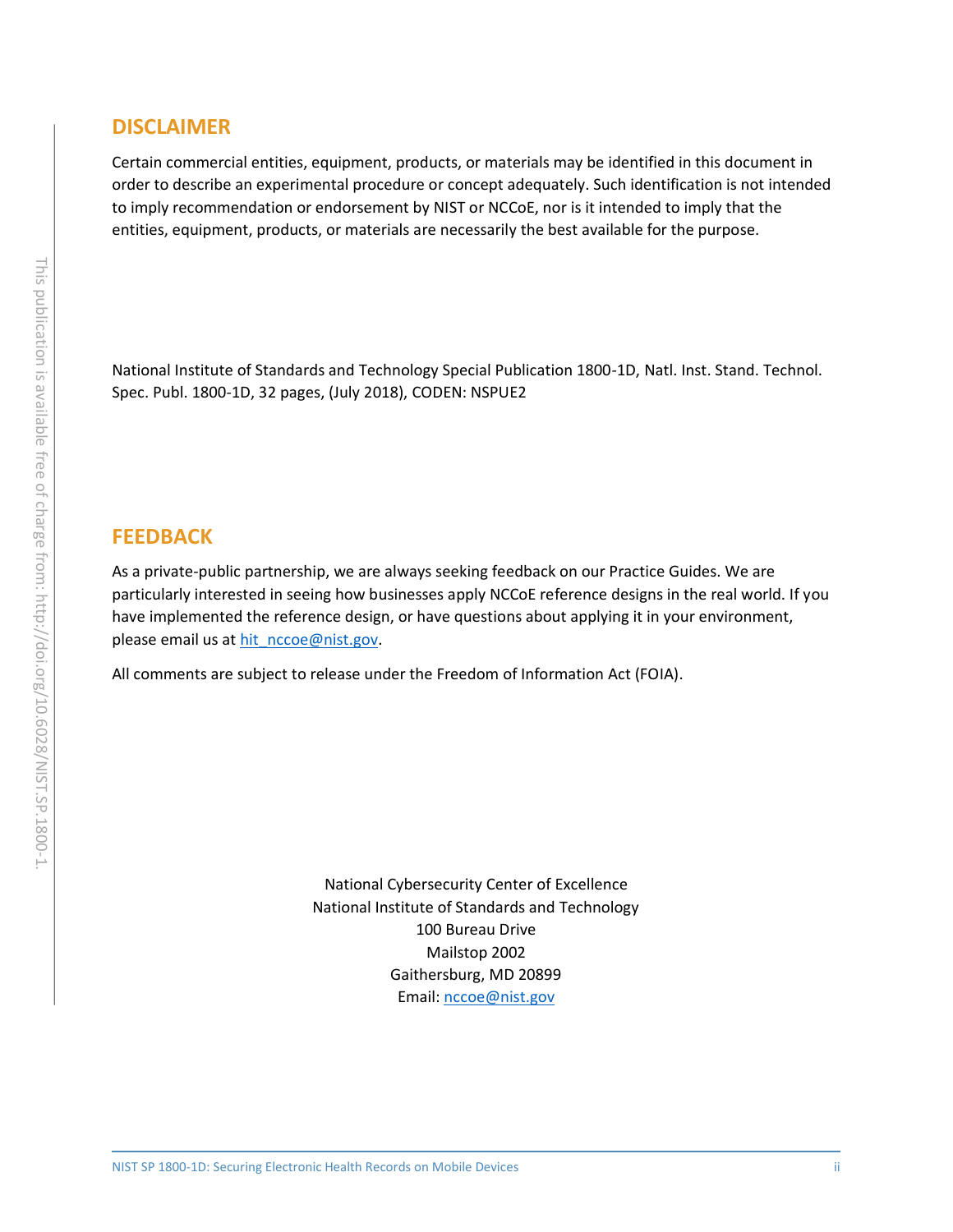#### **NATIONAL CYBERSECURITY CENTER OF EXCELLENCE**

The National Cybersecurity Center of Excellence (NCCoE), a part of the National Institute of Standards and Technology (NIST), is a collaborative hub where industry organizations, government agencies, and academic institutions work together to address businesses' most pressing cybersecurity issues. This public-private partnership enables the creation of practical cybersecurity solutions for specific industries, as well as for broad, cross-sector technology challenges. Through consortia under Cooperative Research and Development Agreements (CRADAs), including technology partners—from Fortune 50 market leaders to smaller companies specializing in IT security—the NCCoE applies standards and best practices to develop modular, easily adaptable example cybersecurity solutions using commercially available technology. The NCCoE documents these example solutions in the NIST Special Publication 1800 series, which maps capabilities to the NIST Cyber Security Framework and details the steps needed for another entity to recreate the example solution. The NCCoE was established in 2012 by NIST in partnership with the State of Maryland and Montgomery County, Md.

To learn more about the NCCoE, visit [https://www.nccoe.nist.gov.](https://www.nccoe.nist.gov/) To learn more about NIST, visit [https://www.nist.gov.](https://www.nist.gov/)

#### **NIST CYBERSECURITY PRACTICE GUIDES**

NIST Cybersecurity Practice Guides (Special Publication Series 1800) target specific cybersecurity challenges in the public and private sectors. They are practical, user-friendly guides that facilitate the adoption of standards-based approaches to cybersecurity. They show members of the information security community how to implement example solutions that help them align more easily with relevant standards and best practices and provide users with the materials lists, configuration files, and other information they need to implement a similar approach.

The documents in this series describe example implementations of cybersecurity practices that businesses and other organizations may voluntarily adopt. These documents do not describe regulations or mandatory practices, nor do they carry statutory authority.

#### **ABSTRACT**

Healthcare providers increasingly use mobile devices to receive, store, process, and transmit patient clinical information. According to our own risk analysis, discussed here, and in the experience of many healthcare providers, mobile devices can introduce vulnerabilities in a healthcare organization's networks. At the 2012 Health and Human Services Mobile Devices Roundtable, participants stressed that many providers are using mobile devices for healthcare delivery before they have implemented safeguards for privacy and security [\[1\].](#page-32-0)

This NIST Cybersecurity Practice Guide provides a modular, open, end-to-end reference design that can be tailored and implemented by healthcare organizations of varying sizes and information technology (IT) sophistication. Specifically, the guide shows how healthcare providers, using open-source and commercially available tools and technologies that are consistent with cybersecurity standards, can more securely share patient information among caregivers who are using mobile devices. The scenario considered is that of a hypothetical primary care physician using her mobile device to perform recurring activities such as sending a referral (e.g., clinical information) to another physician or sending an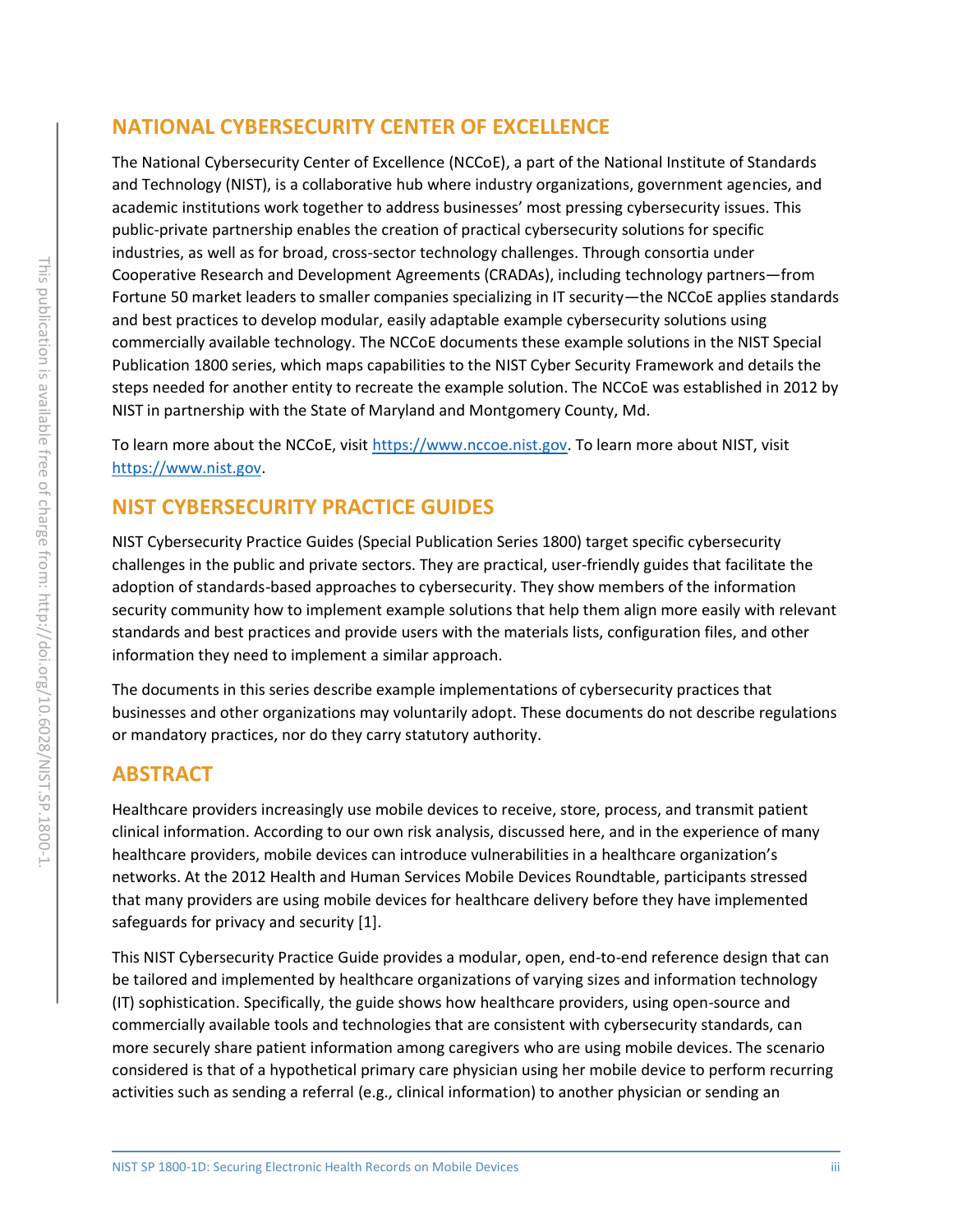electronic prescription to a pharmacy. While the design was demonstrated with a certain suite of products, the guide does not endorse these products in particular. Instead, it presents the characteristics and capabilities that an organization's security experts can use to identify similar standards-based products that can be integrated quickly and cost-effectively with a healthcare provider's existing tools and infrastructure.

#### **KEYWORDS**

*EHR; electronic health records; HIPAA; mobile device security; patient health information; PHI; risk management; standards-based cybersecurity; stolen health records*

#### **ACKNOWLEDGMENTS**

We would like to highlight and express our gratitude to Leah Kauffman, with NIST, who served as editorin-chief of this guide.

We are grateful to the following individuals for their generous contributions of expertise and time.

| <b>Name</b>           | <b>Organization</b>   |
|-----------------------|-----------------------|
| <b>Peter Romness</b>  | Cisco                 |
| Jeff Ward             | IBM (Fiberlink)       |
| Doug Bogia            | Intel                 |
| Matthew Taylor        | Intel                 |
| <b>Steve Taylor</b>   | Intel                 |
| Vicki Zagaria         | Intel                 |
| <b>Robert Bruce</b>   | MedTech Enginuity     |
| <b>Verbus Counts</b>  | MedTech Enginuity     |
| William (Curt) Barker | <b>NIST</b>           |
| Lisa Carnahan         | <b>NIST</b>           |
| Leah Kauffman         | <b>NIST</b>           |
| David Low             | <b>RSA</b>            |
| <b>Ben Smith</b>      | <b>RSA</b>            |
| Mita Majethia         | <b>RSA</b>            |
| <b>Steve Schmalz</b>  | <b>RSA</b>            |
| Adam Madlin           | Symantec              |
| Sallie Edwards        | The MITRE Corporation |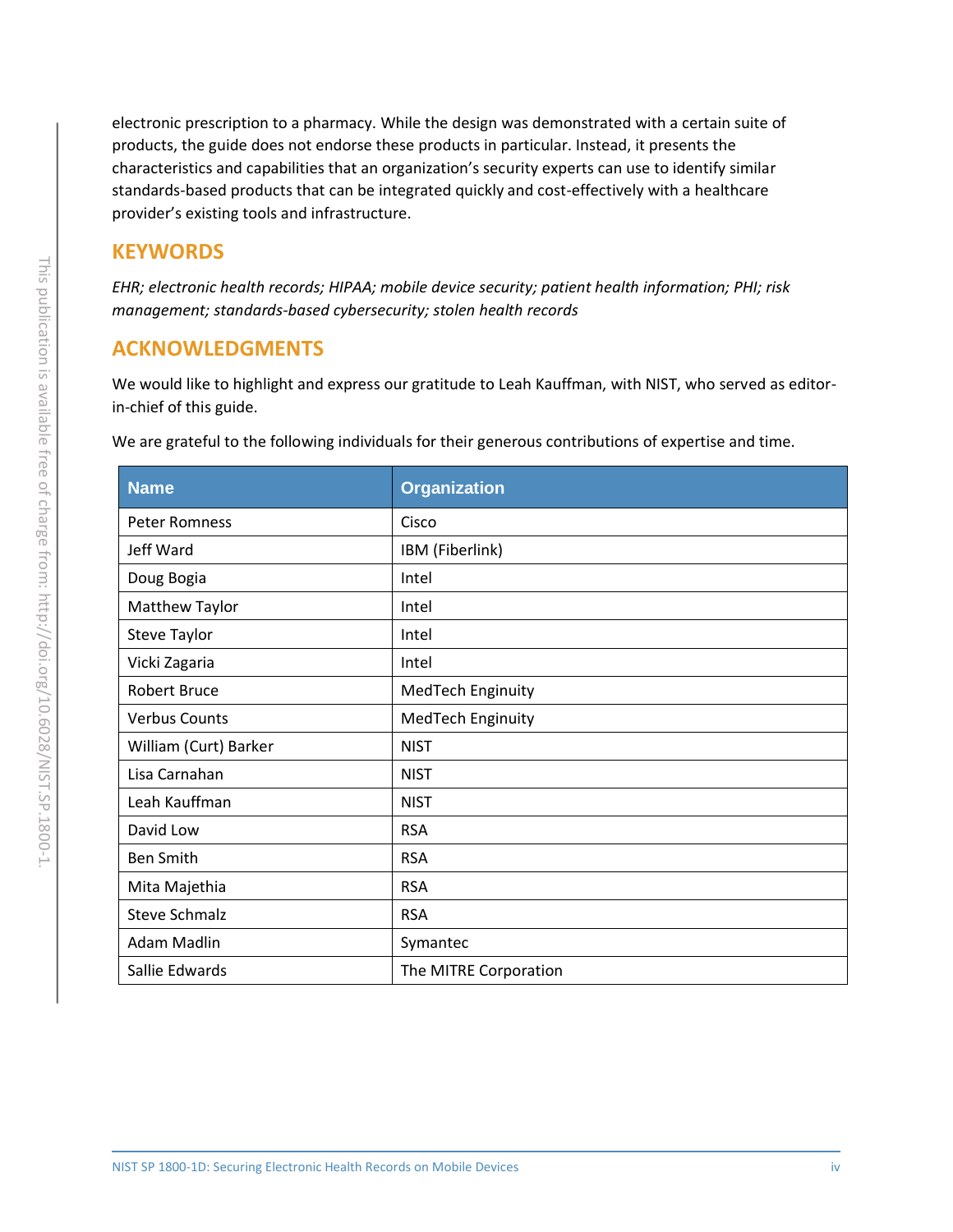The Technology Partners/Collaborators who participated in this build submitted their capabilities in response to a notice in the Federal Register. Respondents with relevant capabilities or product components were invited to sign a Cooperative Research and Development Agreement (CRADA) with NIST, allowing them to participate in a consortium to build this example solution. We worked with:

| <b>Technology Partner/Collaborator</b> | <b>Build Involvement</b>                                                                                           |
|----------------------------------------|--------------------------------------------------------------------------------------------------------------------|
| <b>Cisco</b>                           | Identity Services Engine (ISE), Adaptive Security Virtual<br>Appliance (ASAv), and RV220W                          |
| <b>IBM</b>                             | MaaS360                                                                                                            |
| Intel                                  | Intel <sup>®</sup> Identity Protection Technology (Intel <sup>®</sup> IPT) with<br>Public Key Infrastructure (PKI) |
| <b>MedTech Enginuity</b>               | OpenEHR software                                                                                                   |
| Ramparts                               | Risk assessment and security testing                                                                               |
| <b>RSA</b>                             | Archer Governance, Risk & Compliance (GRC)                                                                         |
| Symantec                               | <b>Endpoint Protection</b>                                                                                         |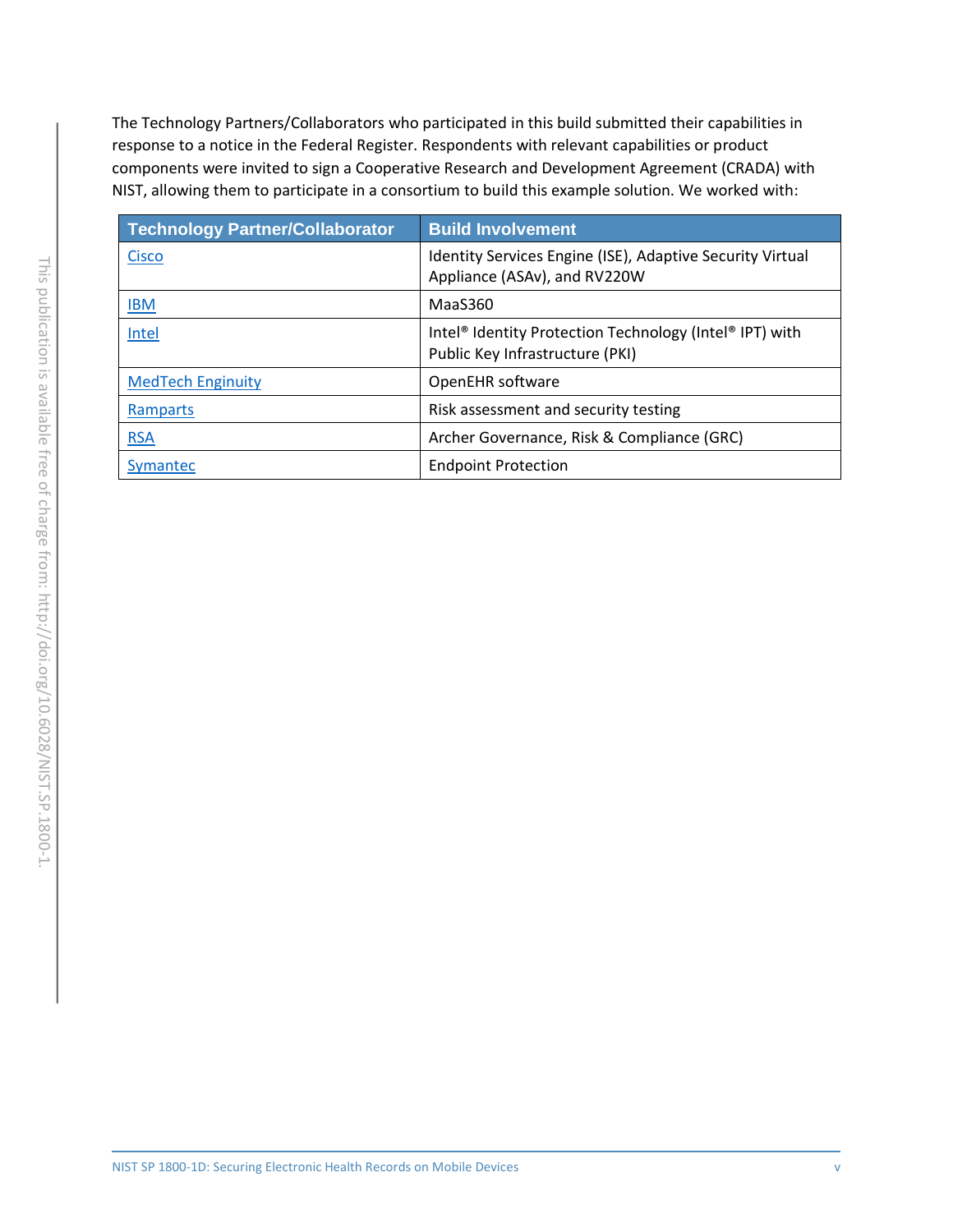## **Contents**

# **List of Figures**

| Figure 5-1 Architecture for the Secure Exchange of Electronic Health Records on Mobile Devices in a |
|-----------------------------------------------------------------------------------------------------|
|                                                                                                     |

# **List of Tables**

| Table 4-1 Security Characteristics Mapped to Cybersecurity Standards and Best Practices, and HIPAA .7 |  |
|-------------------------------------------------------------------------------------------------------|--|
| Table 5-1 Products and Technologies Used in the Secure Exchange of Electronic Health Records on       |  |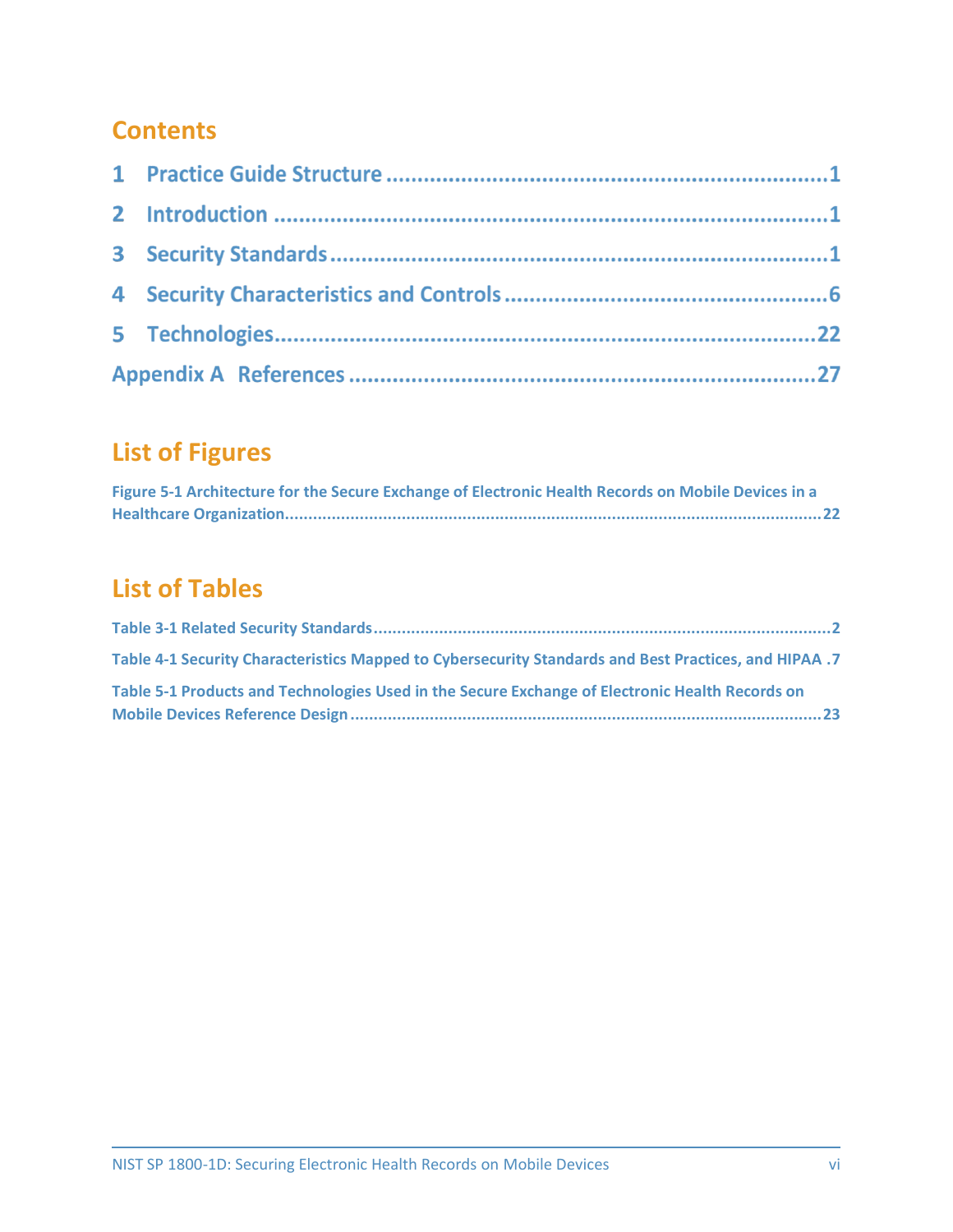## **1 Practice Guide Structure**

This NIST Cybersecurity Practice Guide demonstrates a standards-based reference design and provides users with the information they need to replicate this approach to securing electronic health records transferred among mobile devices. The reference design is modular and can be deployed in whole or in parts.

This Practice Guide is made up of five volumes:

- NIST SP 1800-1A: *Executive Summary*
- **EXECT:** NIST SP 1800-1B: *Approach, Architecture, and Security Characteristics* what we built and why
- NIST SP 1800-1C: *How-To Guides* instructions to build the reference design
- NIST SP 1800-1D: *Standards and Controls Mapping* listing of standards, best practices, and technologies used in the creation of this Practice Guide **(you are here)**
- NIST SP 1800-1E: *Risk Assessment and Outcomes* risk assessment methodology, results, test and evaluation

### **2 Introduction**

NIST SP 1800-1D, Standards and Controls Mapping, provides a detailed listing of the standards and best practices used in the creation of the practice guide. This volume is broken into three sections:

- Security Standards the standards and best practices considered in development of this Practice Guide
- Security Characteristics and Controls mapping of the security characteristics described in NIST SP 1800-1B: Approach, Architecture, and Security Characteristics, Section 3.5, to the relevant security controls
- **EXECO FIGUREY 1** Technologies mapping of the technologies and products used in the reference design to the NIST Framework for Improving Critical Infrastructure Cybersecurity (also known as the Cybersecurity Framework) and relevant security controls

## **3 Security Standards**

In addition to using the National Institute of Standards and Technology (NIST) Cybersecurity Framework and the Risk Management Framework [\[2\],](#page-32-1) it is important to consider industry-specific security standards and best practices where possible. [Table 3-1](#page-7-0) is a list of security standards used to create this architecture.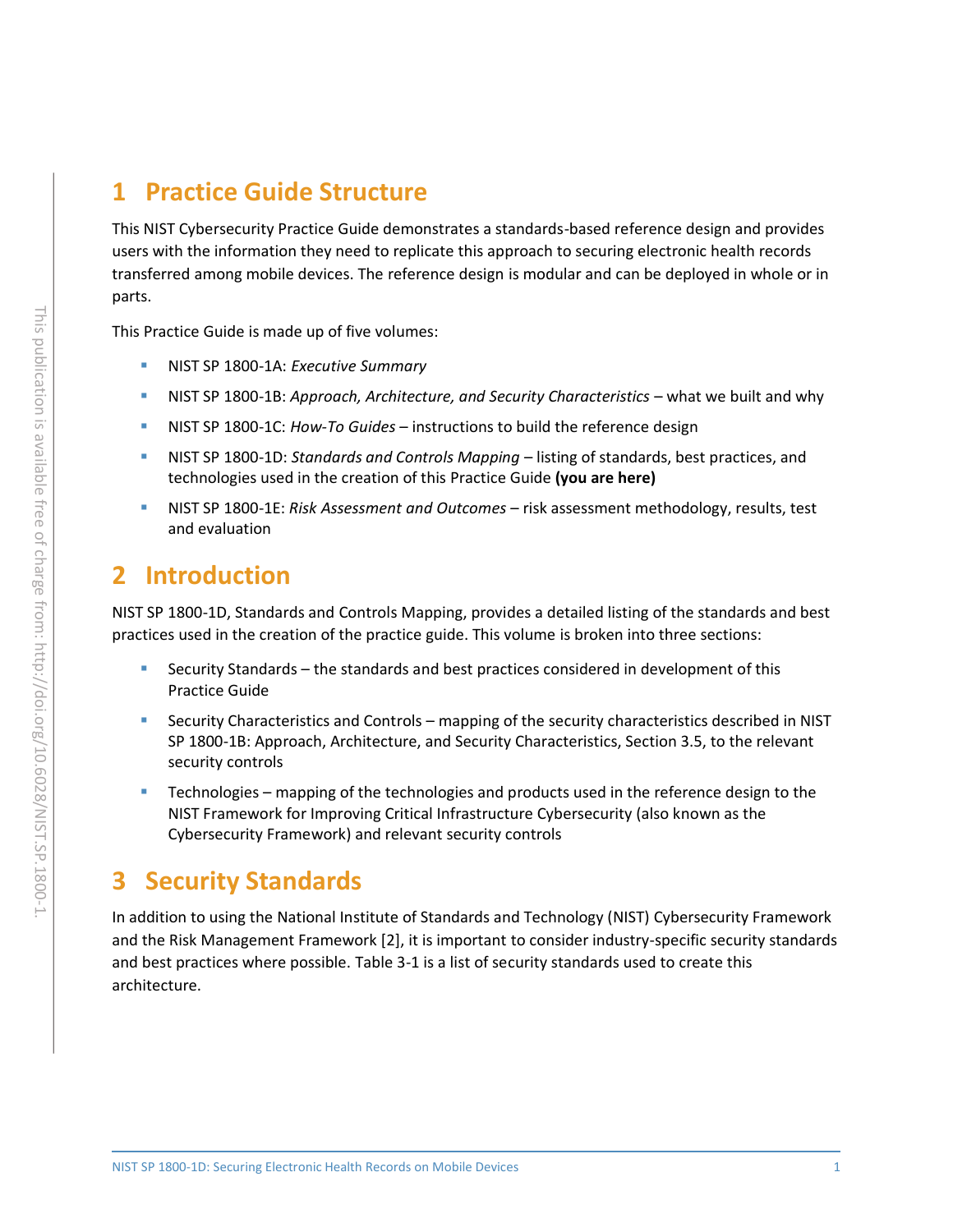#### <span id="page-7-0"></span>**Table 3-1 Related Security Standards**

| <b>Related</b><br><b>Technology</b> | <b>Relevant Standards</b>                                                                                                                                                                                                             | <b>URL</b>                                                                                              |
|-------------------------------------|---------------------------------------------------------------------------------------------------------------------------------------------------------------------------------------------------------------------------------------|---------------------------------------------------------------------------------------------------------|
| Cybersecurity<br>$-$ General        | <b>NIST Cybersecurity Framework</b><br>- Standards, guidelines, and<br>best practices to promote the<br>protection of critical<br>infrastructure                                                                                      | https://www.nist.gov/itl/cyberframework.cfm                                                             |
|                                     | NIST SP 800-53, Security and<br>Privacy Controls for Federal<br>Information Systems and<br>Organizations                                                                                                                              | http://nvlpubs.nist.gov/nistpubs/SpecialPublicati<br>ons/NIST.SP.800-53r4.pdf                           |
|                                     | ISO/IEC 27002:2013<br>Information technology -<br>Security techniques - Code of<br>practice for information<br>security controls                                                                                                      | https://www.iso.org/iso/catalogue detail?csnum<br>ber=54533                                             |
|                                     | 20 Critical Security Controls                                                                                                                                                                                                         | http://www.sans.org/critical-security-controls/                                                         |
| <b>Healthcare</b><br><b>Related</b> | <b>Health Insurance Portability</b><br>and Accountability Act (HIPAA)<br><b>Security Rule</b>                                                                                                                                         | https://www.gpo.gov/fdsys/pkg/FR-2013-01-<br>25/pdf/2013-01073.pdf                                      |
|                                     | NIST SP 800-66, An<br><b>Introductory Resource Guide</b><br>for Implementing the Health<br>Insurance Portability and<br>Accountability Act (HIPAA)<br><b>Security Rule</b>                                                            | https://nvlpubs.nist.gov/nistpubs/Legacy/SP/nist<br>specialpublication800-66r1.pdf                      |
|                                     | U.S. Department of Health and<br>Human Services (HHS) The<br>Office of the National<br><b>Coordinator for Health</b><br>Information Technology (ONC)<br>Security Risk Assessment (SRA)<br><b>Tool Technical Safeguards</b><br>Content | https://www.healthit.gov/sites/default/files/201<br>40320 sratool content -<br>technical volume v1.docx |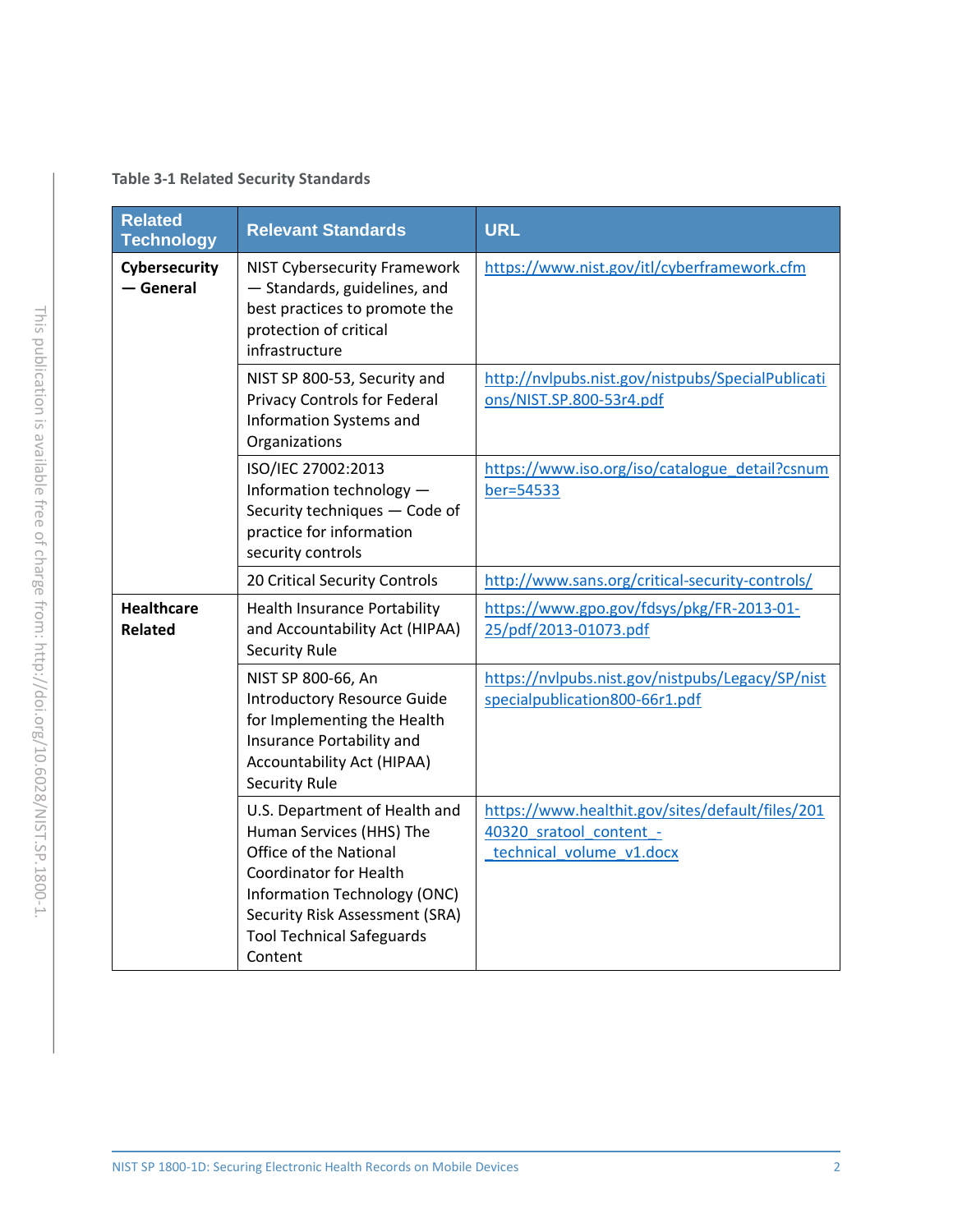| <b>Related</b><br><b>Technology</b>                 | <b>Relevant Standards</b>                                                                                                                                      | <b>URL</b>                                                                                                  |  |  |  |
|-----------------------------------------------------|----------------------------------------------------------------------------------------------------------------------------------------------------------------|-------------------------------------------------------------------------------------------------------------|--|--|--|
|                                                     | US Department of Health &<br>Human Services (DHHS) Office<br>for Civil Rights (OCR) HIPAA<br>Security Rule Crosswalk to NIST<br><b>Cybersecurity Framework</b> | http://www.hhs.gov/sites/default/files/NIST CSF<br>to HIPAA Security Rule Crosswalk 02-22-2016<br>Final.pdf |  |  |  |
| <b>Mobile</b><br><b>Wireless</b><br><b>Security</b> | NIST SP 800-164, Guidelines on<br>Hardware-Rooted Security in<br>Mobile Devices (Draft)                                                                        | http://csrc.nist.gov/publications/drafts/800-<br>164/sp800 164 draft.pdf                                    |  |  |  |
|                                                     | NIST SP 800-124r1, Guidelines<br>for Managing the Security of<br>Mobile Devices in the<br>Enterprise                                                           | http://nvlpubs.nist.gov/nistpubs/SpecialPublicati<br>ons/NIST.SP.800-124r1.pdf                              |  |  |  |
|                                                     | NIST SP 800-97, Establishing<br><b>Wireless Robust Security</b><br>Networks: A Guide to IEEE<br>802.11i                                                        | http://nvlpubs.nist.gov/nistpubs/Legacy/SP/nists<br>pecialpublication800-97.pdf                             |  |  |  |
|                                                     | NIST SP 800-48 rev1, Guide to<br>Securing Legacy IEEE 802.11<br><b>Wireless Networks</b>                                                                       | http://csrc.nist.gov/publications/nistpubs/800-<br>48-rev1/SP800-48r1.pdf                                   |  |  |  |
| <b>Network</b><br><b>Security</b><br>(Firewall)     | NIST SP 800-41 rev1, Guidelines<br>on Firewalls and Firewall Policy                                                                                            | http://csrc.nist.gov/publications/nistpubs/800-<br>41-Rev1/sp800-41-rev1.pdf                                |  |  |  |
| <b>Network</b><br><b>Security</b><br>(Remote        | NIST SP 800-114, User's Guide<br>to Securing External Devices for<br><b>Telework and Remote Access</b>                                                         | https://nvlpubs.nist.gov/nistpubs/SpecialPublicat<br>ions/NIST.SP.800-114r1.pdf                             |  |  |  |
| Access)                                             | NIST SP 800-46 rev2, Guide to<br><b>Enterprise Telework and</b><br><b>Remote Access Security</b>                                                               | https://nvlpubs.nist.gov/nistpubs/SpecialPublicat<br>ions/NIST.SP.800-46r2.pdf                              |  |  |  |
| <b>Network</b><br><b>Security (VPN)</b>             | NIST SP 800-77, Guide to IPsec<br><b>VPNs</b>                                                                                                                  | http://csrc.nist.gov/publications/nistpubs/800-<br>77/sp800-77.pdf                                          |  |  |  |
|                                                     | NIST SP 800-52, Guidelines for<br>the Selection, Configuration,<br>and Use of Transport Layer<br>Security (TLS) Implementations                                | http://nvlpubs.nist.gov/nistpubs/SpecialPublicati<br>ons/NIST.SP.800-52r1.pdf                               |  |  |  |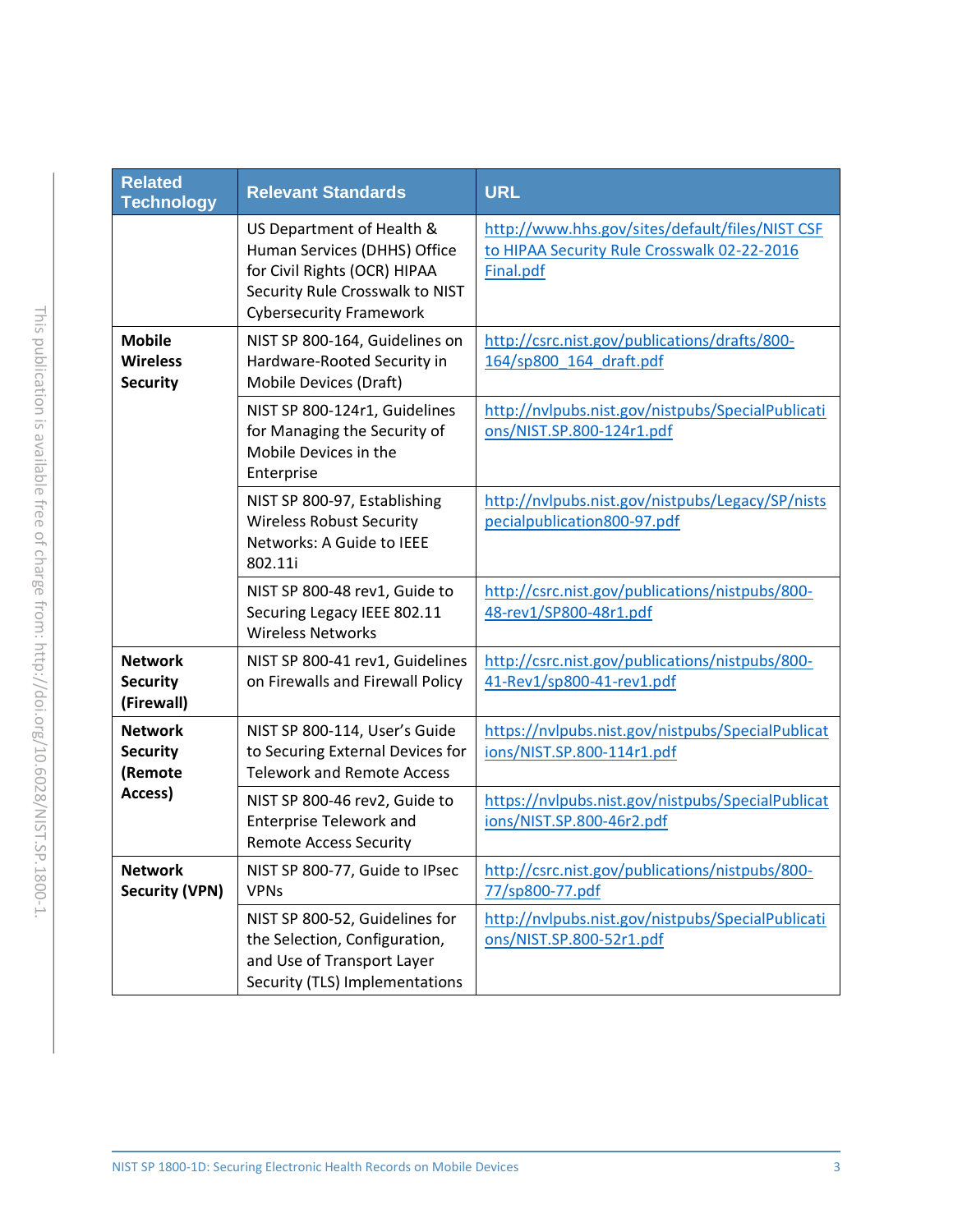| <b>Related</b><br><b>Technology</b> | <b>Relevant Standards</b>                                                                                                                      | <b>URL</b>                                                                    |
|-------------------------------------|------------------------------------------------------------------------------------------------------------------------------------------------|-------------------------------------------------------------------------------|
| Protocol<br>(RADIUS)                | RFC 2138, Remote<br>Authentication Dial In User<br>Service (RADIUS)                                                                            | http://tools.ietf.org/html/rfc2138                                            |
|                                     | RFC 2139, RADIUS Accounting                                                                                                                    | http://tools.ietf.org/html/rfc2139                                            |
|                                     | RFC 2865, Remote<br>Authentication Dial In User<br>Service (RADIUS)                                                                            | http://tools.ietf.org/html/rfc2865                                            |
|                                     | RFC 2866, RADIUS Accounting                                                                                                                    | http://tools.ietf.org/html/rfc2866                                            |
|                                     | RFC 2867, RADIUS Accounting<br><b>Modifications for Tunnel</b><br>Protocol Support                                                             | http://tools.ietf.org/html/rfc2867                                            |
|                                     | RFC 2869, RADIUS Extensions                                                                                                                    | http://tools.ietf.org/html/rfc2869                                            |
| <b>Protocol (PPP)</b>               | RFC 2284, Point-to-Point<br>Protocol (PPP) Extensible<br>Authentication Protocol (EAP)                                                         | https://tools.ietf.org/html/rfc2284                                           |
|                                     | RFC 2716, PPP EAP TLS<br><b>Authentication Protocol</b>                                                                                        | http://tools.ietf.org/html/rfc2716                                            |
| <b>Protocol (TLS)</b>               | NIST SP 800-52 rev1, Guidelines<br>for the Selection,<br>Configuration, and Use of<br><b>Transport Layer Security (TLS)</b><br>Implementations | http://nvlpubs.nist.gov/nistpubs/SpecialPublicati<br>ons/NIST.SP.800-52r1.pdf |
|                                     | RFC 2246, The TLS Protocol<br>Version 1.0                                                                                                      | http://tools.ietf.org/html/rfc2246                                            |
|                                     | RFC 4346, The Transport Layer<br>Security (TLS) Protocol Version<br>1.1                                                                        | http://tools.ietf.org/html/rfc4346                                            |
|                                     | RFC 5246, The Transport Layer<br>Security (TLS) Protocol Version<br>1.2                                                                        | https://tools.ietf.org/html/rfc5246                                           |
| <b>Protocol (EAP)</b>               | RFC 3748, Extensible<br>Authentication Protocol (EAP)                                                                                          | http://tools.ietf.org/html/rfc3748                                            |
|                                     | RCF 5247, Extensible<br>Authentication Protocol (EAP)<br>Key Management Framework                                                              | http://tools.ietf.org/html/rfc5247                                            |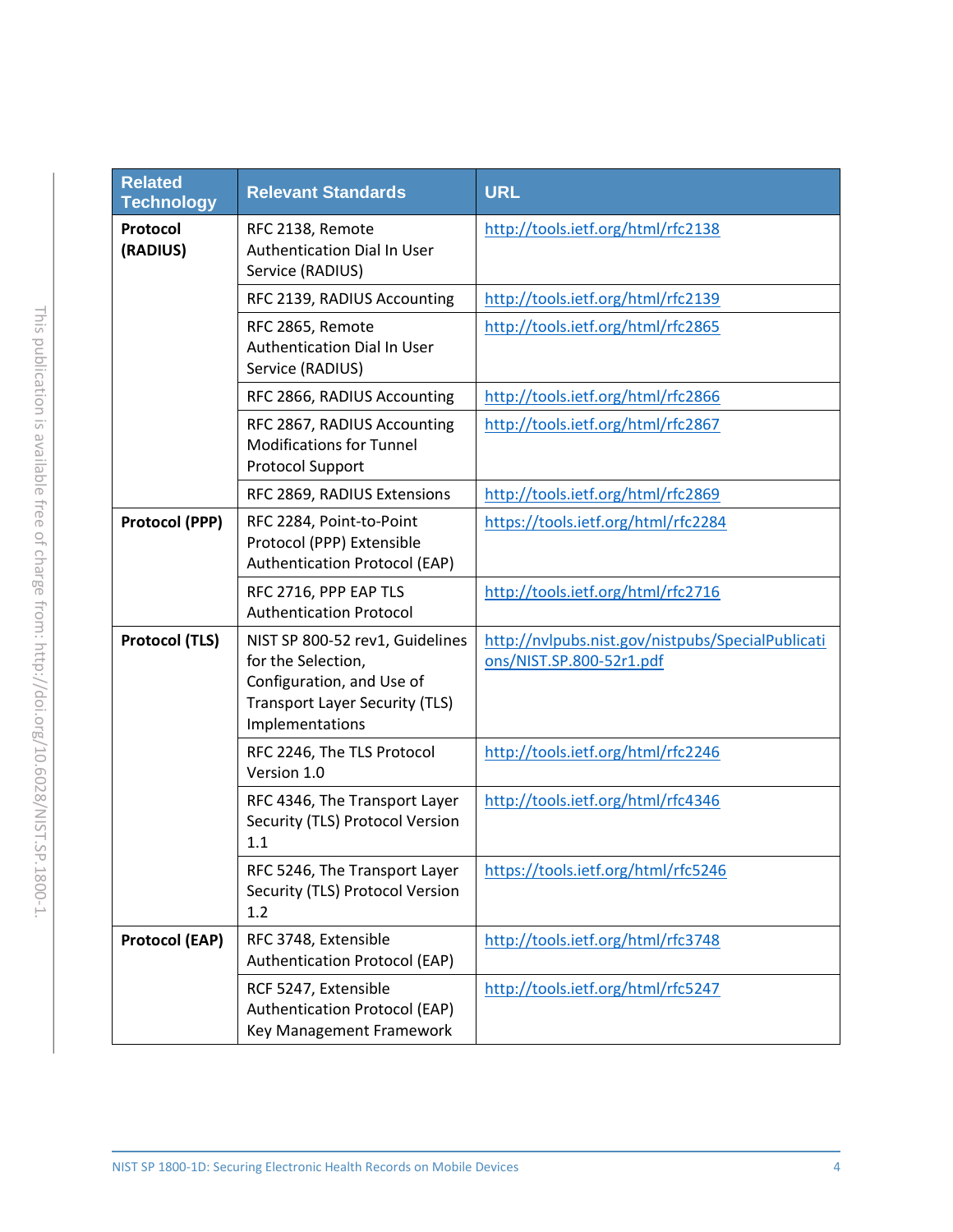| <b>Related</b><br><b>Technology</b> | <b>Relevant Standards</b>                                                                                                                          | <b>URL</b>                                                                         |
|-------------------------------------|----------------------------------------------------------------------------------------------------------------------------------------------------|------------------------------------------------------------------------------------|
|                                     | RFC 5216, The EAP-TLS<br><b>Authentication Protocol</b>                                                                                            | http://tools.ietf.org/html/rfc5216                                                 |
| <b>Key</b><br><b>Management</b>     | NIST SP 800-57 Part 1 - rev4,<br>Recommendation for Key<br>Management, Part 1: General<br>(Revision 4)                                             | https://nvlpubs.nist.gov/nistpubs/SpecialPublicat<br>ions/NIST.SP.800-57pt1r4.pdf  |
|                                     | <b>NIST SP 800-57</b><br>Recommendation for Key<br>Management - Part 2: Best<br>Practices for Key Management<br>Organization                       | http://nvlpubs.nist.gov/nistpubs/Legacy/SP/nists<br>pecialpublication800-57p2.pdf  |
|                                     | NIST SP 800-57 Part 3 rev1,<br>Recommendation for Key<br>Management: Part 3:<br>Application-Specific Key<br><b>Management Guidance</b>             | http://nvlpubs.nist.gov/nistpubs/SpecialPublicati<br>ons/NIST.SP.800-57Pt3r1.pdf   |
|                                     | NIST SP 800-32, Introduction to<br>Public Key Technology and the<br>Federal PKI Infrastructure                                                     | http://nvlpubs.nist.gov/nistpubs/Legacy/SP/nists<br>pecialpublication800-32.pdf    |
| <b>Risk</b><br><b>Management</b>    | NIST SP 800-30 Revision 1,<br><b>Guide for Conducting Risk</b><br>Assessments                                                                      | http://nvlpubs.nist.gov/nistpubs/Legacy/SP/nists<br>pecialpublication800-30r1.pdf  |
|                                     | NIST SP 800-39, Managing<br><b>Information Security Risk:</b><br>Organization, Mission, and<br><b>Information System View</b>                      | http://nvlpubs.nist.gov/nistpubs/Legacy/SP/nists<br>pecialpublication800-39.pdf    |
|                                     | NIST SP 800-37 Rev. 1, Guide<br>for Applying the Risk<br>Management Framework to<br>Federal Information Systems: A<br>Security Life Cycle Approach | http://csrc.nist.gov/publications/nistpubs/800-<br>37-rev1/sp800-37-rev1-final.pdf |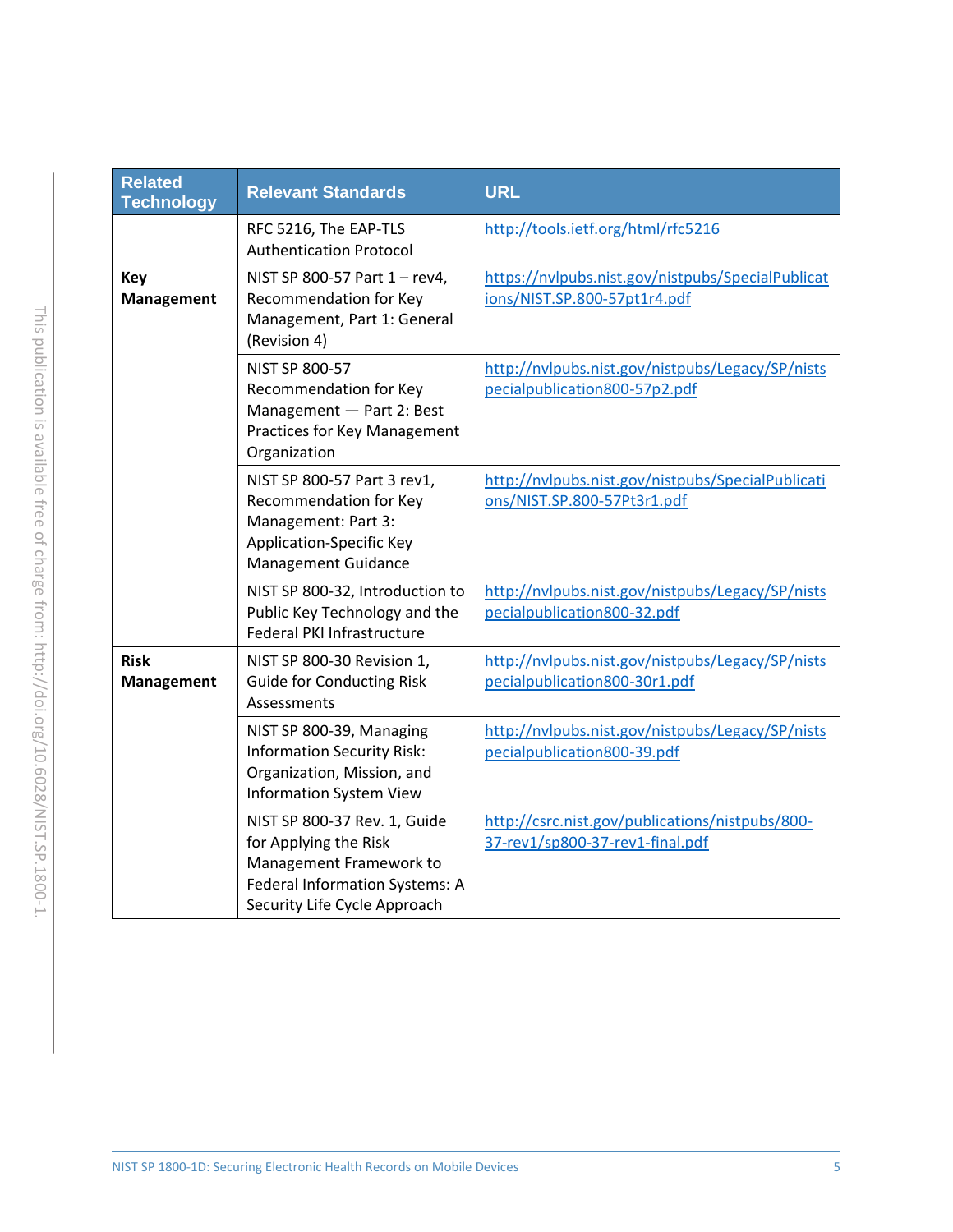## **4 Security Characteristics and Controls**

To establish the architectural boundaries of the use case, we mapped the components to the NIST Cybersecurity Framework, relevant NIST standards, industry standards, and best practices. From this map, we identified the set of security characteristics that our example solution would address. We then cross-referenced the characteristics to the security controls in NIST Special Publication 800-53, *Security and Privacy Controls for Federal Information Systems and Organizations;* in the ISO and IEC Information Technology – Security techniques – Code of practice for information security management (ISO/IEC 27002) [\[3\];](#page-32-2) in the Center for Internet Security (CIS) Critical Security Controls [\[4\];](#page-32-3) and in the Health Insurance Portability and Accountability Act of 1996 [\[5\].](#page-32-4)

By mapping each of the more general security characteristics to specific and multiple security controls, we define each characteristic more granularly and understand safeguards necessary to implement the characteristic. Another benefit of results from these mappings is traceability from a security characteristic to the evaluation of its security control. NIST SP 1800-1E, Section 4, Security Controls Assessment, builds on these mappings by illustrating tests of each countermeasure. In our example implementation, we also used some relevant technologies and products with the security characteristics that mapped to the Respond or Recover functions of the NIST Cybersecurity Framework. See details in NIST SP 1800-1B, Section 3.6, Technologies.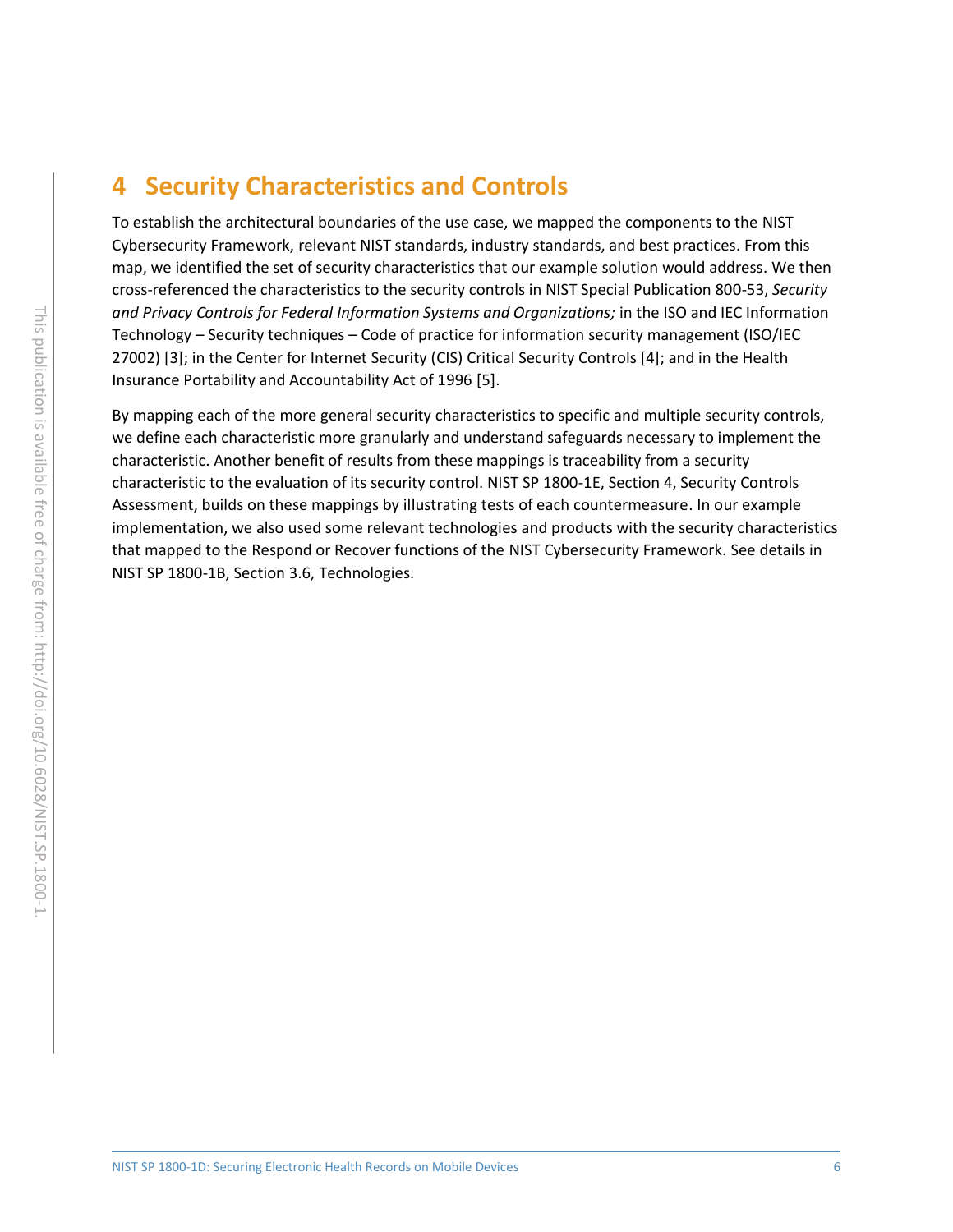<span id="page-12-0"></span>

|                                           |                 | <b>NIST Cybersecurity Framework v1.1</b>                                   |                                                                                                                                                                    |                                                 | <b>Sector-Specific Standards &amp; Best Practices</b>                                                                                    |                                                             |                                                                                                                                                                                                                             |
|-------------------------------------------|-----------------|----------------------------------------------------------------------------|--------------------------------------------------------------------------------------------------------------------------------------------------------------------|-------------------------------------------------|------------------------------------------------------------------------------------------------------------------------------------------|-------------------------------------------------------------|-----------------------------------------------------------------------------------------------------------------------------------------------------------------------------------------------------------------------------|
| <b>Security</b><br><b>Characteristics</b> | <b>Function</b> | <b>Category</b>                                                            | <b>Subcategory</b>                                                                                                                                                 | <b>NIST</b><br><b>SP80</b><br>$0 - 53$<br>Rev 4 | <b>IEC/ISO27002</b>                                                                                                                      | 20<br><b>Critical</b><br><b>Security</b><br><b>Controls</b> | <b>HIPAA Security</b><br><b>Rule [2]</b>                                                                                                                                                                                    |
| Access control                            | Protect (PR)    | Identity<br>Management,<br>Authentication<br>and Access<br>Control (PR.AC) | <b>PR.AC-1:</b><br>Identities and<br>credentials are<br>issued, managed,<br>verified, revoked,<br>and audited for<br>authorized<br>devices, users<br>and processes | $AC-2$ ,<br>IA<br>Family                        | 8.3.3, 11.2.1,<br>11.2.2, 11.2.4,<br>15.2.1, 11.4.3                                                                                      | CSC-9                                                       | 45 C.F.R. §§<br>164.308(a)(3)(ii)(B),<br>164.308(a)(3)(ii)(C),<br>$164.308(a)(4)(i)$ ,<br>164.308(a)(4)(ii)(B),<br>164.308(a)(4)(ii)(C),<br>$164.312(a)(2)(i)$ ,<br>164.312(a)(2)(ii),<br>164.312(a)(2)(iii),<br>164.312(d) |
|                                           |                 |                                                                            | PR.AC-3: Remote<br>access is<br>managed                                                                                                                            | $AC-$<br>17,<br>$AC-19$ ,<br>$AC-20$            | 7.1.3, 8.1.1,<br>8.1.3, 10.4.1,<br>10.6.1, 10.8.1,<br>11.1.1, 11.4.1,<br>11.4.2, 11.4.3,<br>11.4.4, 11.4.6,<br>11.4.7, 11.7.1,<br>11.7.2 | $CSC-17$                                                    | 45 C.F.R. §§<br>$164.308(a)(4)(i)$ ,<br>164.308(b)(1),<br>164.308(b)(3),<br>$164.310(b)$ ,<br>164.312(e)(1),<br>164.312(e)(2)(ii)                                                                                           |

**Table 4-1 Security Characteristics Mapped to Cybersecurity Standards and Best Practices, and HIPAA**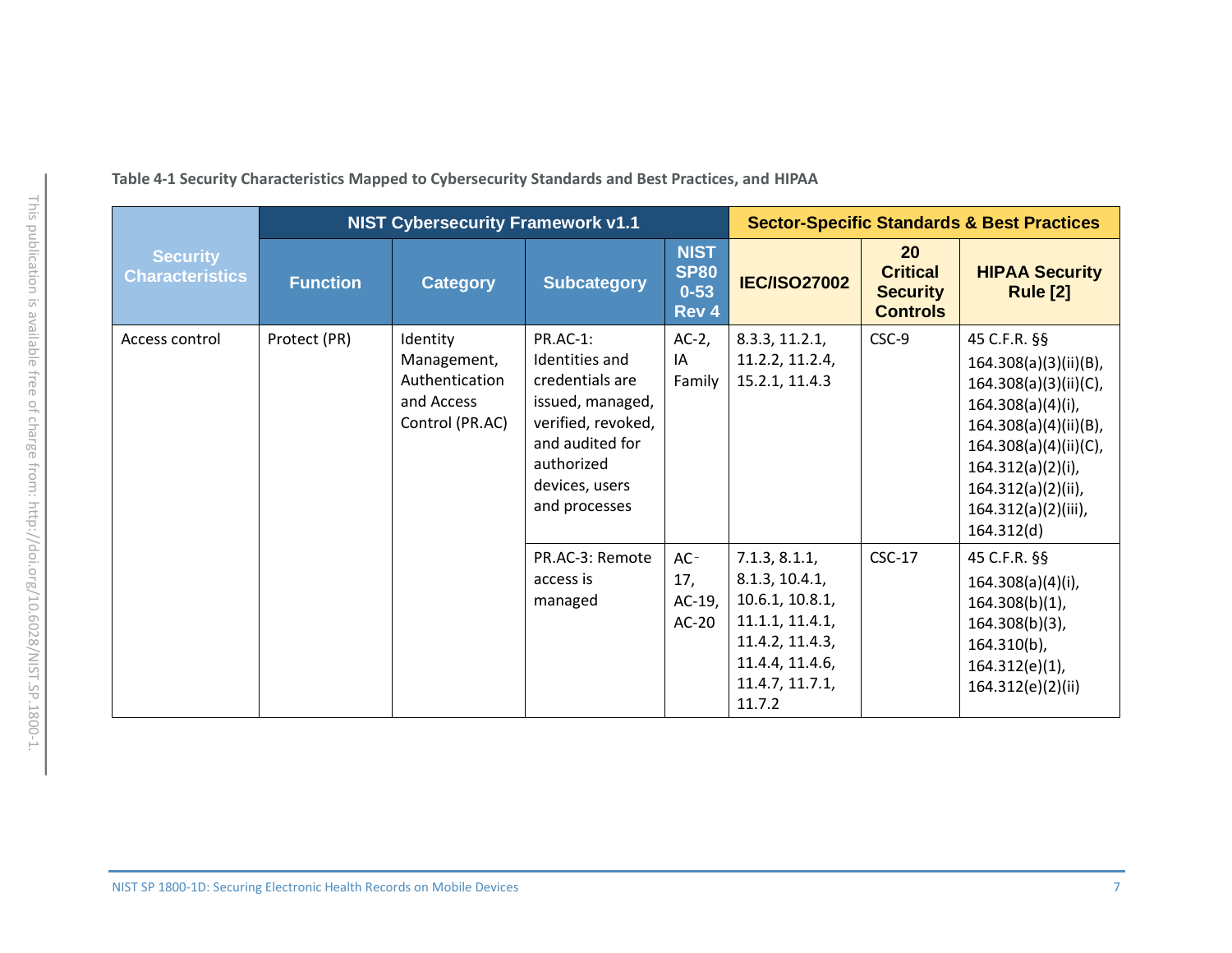|                                           | <b>NIST Cybersecurity Framework v1.1</b> |                 |                                                                                                                                                              |                                                                                               | <b>Sector-Specific Standards &amp; Best Practices</b>                                                                                                              |                                                                    |                                                                                                                                                                   |
|-------------------------------------------|------------------------------------------|-----------------|--------------------------------------------------------------------------------------------------------------------------------------------------------------|-----------------------------------------------------------------------------------------------|--------------------------------------------------------------------------------------------------------------------------------------------------------------------|--------------------------------------------------------------------|-------------------------------------------------------------------------------------------------------------------------------------------------------------------|
| <b>Security</b><br><b>Characteristics</b> | <b>Function</b>                          | <b>Category</b> | <b>Subcategory</b>                                                                                                                                           | <b>NIST</b><br><b>SP80</b><br>$0 - 53$<br>Rev 4                                               | <b>IEC/ISO27002</b>                                                                                                                                                | <b>20</b><br><b>Critical</b><br><b>Security</b><br><b>Controls</b> | <b>HIPAA Security</b><br><b>Rule [2]</b>                                                                                                                          |
|                                           |                                          |                 | PR.AC-4: Access<br>permissions and<br>authorizations<br>are managed,<br>incorporating the<br>principles of least<br>privilege and<br>separation of<br>duties | $AC-1$ ,<br>$AC-2$ ,<br>$AC-3$ ,<br>$AC-5$ ,<br>$AC-6$ ,<br>$AC-14$ ,<br>$AC-16$ ,<br>$AC-24$ | 6.1.3, 7.2.2,<br>8.1.1, 8.3.3,<br>10.1.3, 10.8.1,<br>11.1.1, 11.2.1,<br>11.2.2, 11.2.4,<br>11.4.1, 11.4.4,<br>11.4.6, 11.5.4,<br>11.6.1, 12.4.2,<br>12.4.3, 15.2.1 | CSC-9                                                              | 45 C.F.R. §§<br>$164.308(a)(3)$ ,<br>$164.308(a)(4)$ ,<br>164.310(a)(2)(iii),<br>$164.310(b)$ ,<br>$164.312(a)(1)$ ,<br>$164.312(a)(2)(i)$ ,<br>164.312(a)(2)(ii) |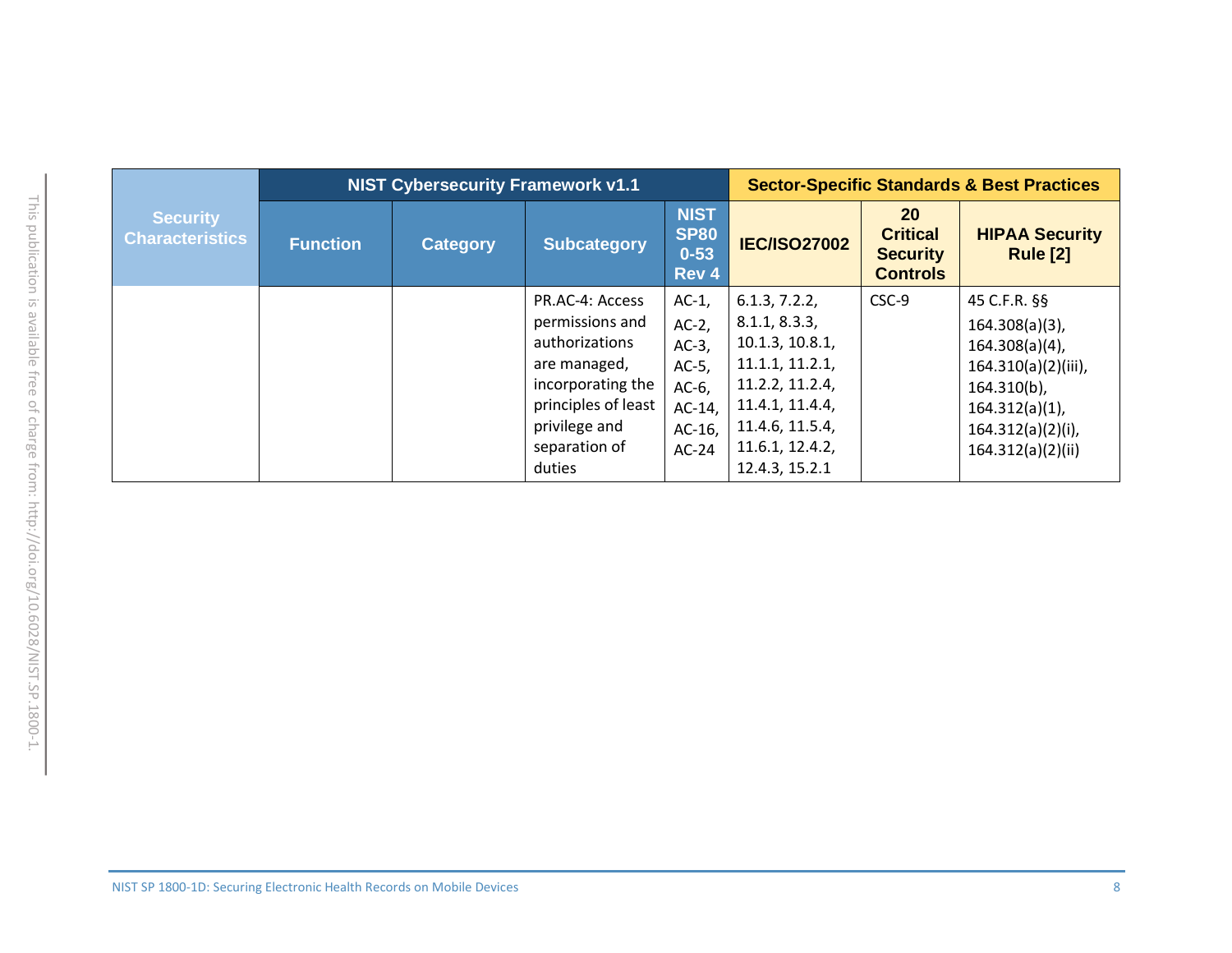|                                           | <b>NIST Cybersecurity Framework v1.1</b> |                                                 |                                                                                           |                                                                            | <b>Sector-Specific Standards &amp; Best Practices</b>                                                                                                                                                                                                                                       |                                                                    |                                                                                                                                                    |  |
|-------------------------------------------|------------------------------------------|-------------------------------------------------|-------------------------------------------------------------------------------------------|----------------------------------------------------------------------------|---------------------------------------------------------------------------------------------------------------------------------------------------------------------------------------------------------------------------------------------------------------------------------------------|--------------------------------------------------------------------|----------------------------------------------------------------------------------------------------------------------------------------------------|--|
| <b>Security</b><br><b>Characteristics</b> | <b>Function</b>                          | <b>Category</b>                                 | <b>Subcategory</b>                                                                        | <b>NIST</b><br><b>SP80</b><br>$0 - 53$<br>Rev 4                            | <b>IEC/ISO27002</b>                                                                                                                                                                                                                                                                         | <b>20</b><br><b>Critical</b><br><b>Security</b><br><b>Controls</b> | <b>HIPAA Security</b><br><b>Rule [2]</b>                                                                                                           |  |
| Audit controls/<br>monitoring             | Detect (DE)                              | Security<br>Continuous<br>Monitoring<br>(DE.CM) | DE.CM-1: The<br>network is<br>monitored to<br>detect potential<br>cybersecurity<br>events | $AC-2$ ,<br>AU-<br>12,<br>CA-7,<br>CM-3,<br>$SC-5$ ,<br>$SC-7$ ,<br>$SI-4$ | 6.1.8, 6.2.1,<br>8.3.3, 10.1.1,<br>10.1.2, 10.3.1,<br>10.3.2, 10.4.1,<br>10.4.2, 10.6.1,<br>10.8.1, 10.9.1,<br>10.9.2, 10.10.1,<br>10.10.2,<br>10.10.4<br>10.10.5, 11.2.1,<br>11.2.2, 11.2.4,<br>11.4.5, 11.4.6,<br>12.4.1, 12.5.1,<br>12.5.2, 12.5.3,<br>13.1.1, 13.1.2,<br>15.2.1, 15.2.2 | $CSC-2$ ,<br>$CSC-3$ ,<br>$CSC-5$ ,<br>$CSC-6$ ,<br>$CSC-11$       | 45 C.F.R. §§<br>164.308(a)(1)(ii)(D),<br>164.308(a)(5)(ii)(B),<br>164.308(a)(5)(ii)(C),<br>$164.308(a)(8)$ ,<br>$164.312(b)$ ,<br>164.312(e)(2)(i) |  |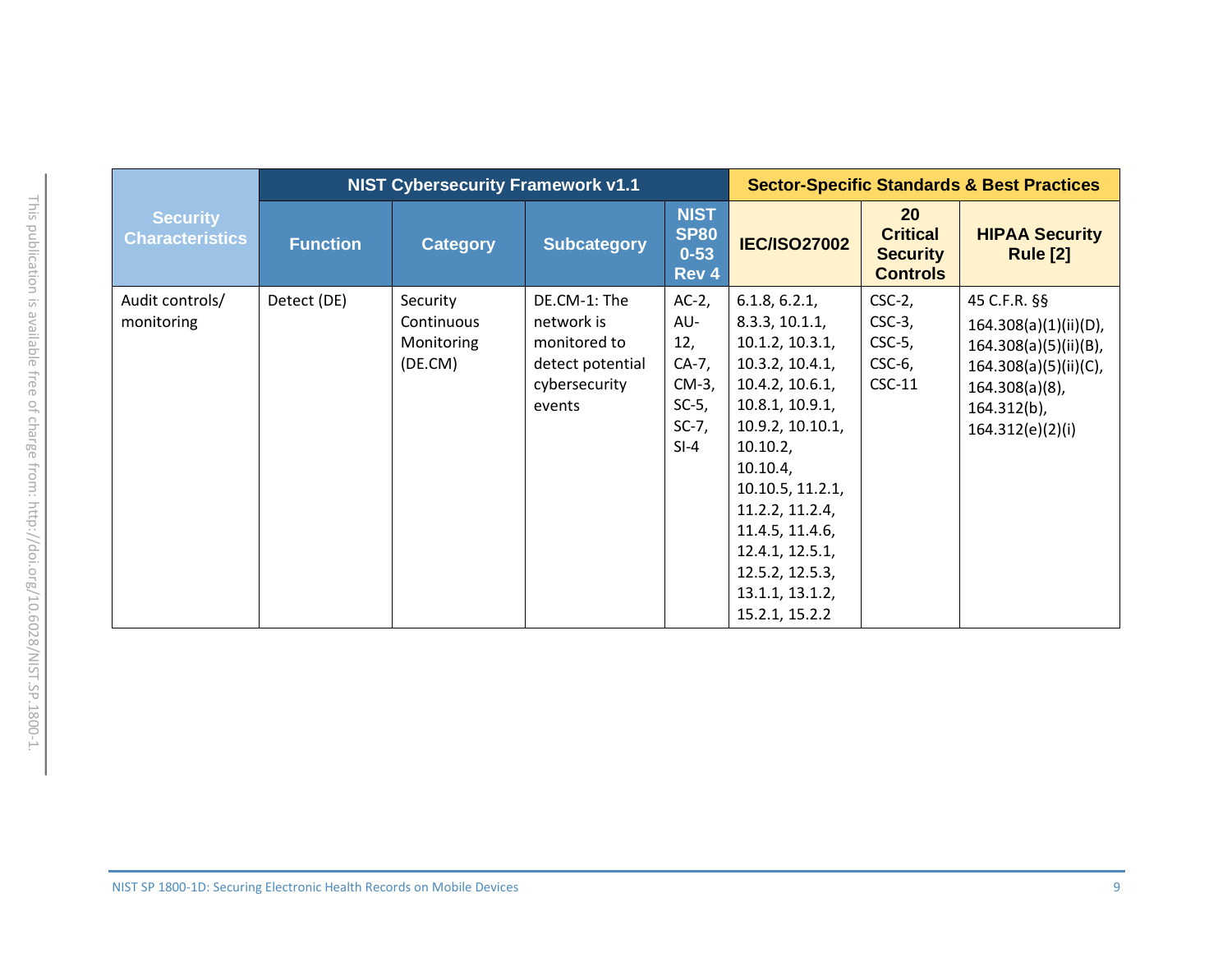|                                           |                 | <b>NIST Cybersecurity Framework v1.1</b> |                                                                                                    |                                                                            | <b>Sector-Specific Standards &amp; Best Practices</b>                                            |                                                             |                                                                                                                                                                   |  |
|-------------------------------------------|-----------------|------------------------------------------|----------------------------------------------------------------------------------------------------|----------------------------------------------------------------------------|--------------------------------------------------------------------------------------------------|-------------------------------------------------------------|-------------------------------------------------------------------------------------------------------------------------------------------------------------------|--|
| <b>Security</b><br><b>Characteristics</b> | <b>Function</b> | <b>Category</b>                          | <b>Subcategory</b>                                                                                 | <b>NIST</b><br><b>SP80</b><br>$0 - 53$<br>Rev 4                            | <b>IEC/ISO27002</b>                                                                              | 20<br><b>Critical</b><br><b>Security</b><br><b>Controls</b> | <b>HIPAA Security</b><br><b>Rule [2]</b>                                                                                                                          |  |
|                                           |                 |                                          | DE.CM-3<br>Personnel<br>activity is<br>monitored to<br>detect potential<br>cybersecurity<br>events | $AC-2$ ,<br>AU-<br>12,<br>AU-<br>13,<br>$CA-7,$<br>CM-<br>10,<br>CM-<br>11 | 6.1.8, 8.3.3,<br>$10.10.1$ ,<br>10.10.4<br>10.10.5, 11.2.1,<br>11.2.2, 11.2.4,<br>15.2.1, 15.2.2 | $CSC-6$ ,<br>$CSC-11$                                       | 45 C.F.R. §§<br>164.308(a)(1)(ii)(D),<br>164.308(a)(3)(ii)(A),<br>164.308(a)(5)(ii)(C),<br>$164.312(a)(2)(i)$ ,<br>$164.312(b)$ ,<br>$164.312(d)$ ,<br>164.312(e) |  |
|                                           |                 |                                          | <b>DE.CM-4:</b><br>Malicious code is<br>detected                                                   | $SI-3,$<br>$SI-8$                                                          | 10.4.1                                                                                           | CSC-7                                                       | 45 C.F.R. §§<br>$164.308(a)(1)(ii)(D)$ ,<br>164.308(a)(5)(ii)(B)                                                                                                  |  |
|                                           |                 |                                          | <b>DE.CM-5:</b><br>Unauthorized<br>mobile code is<br>detected                                      | $SC-18$ ,<br>$SI-4,$<br>$SC-44$                                            | 10.4.2, 10.10.2,<br>13.1.1, 13.1.2                                                               | $CSC-5$ ,<br>CSC-6                                          | 45 C.F.R. §§<br>164.308(a)(1)(ii)(D),<br>164.308(a)(5)(ii)(B)                                                                                                     |  |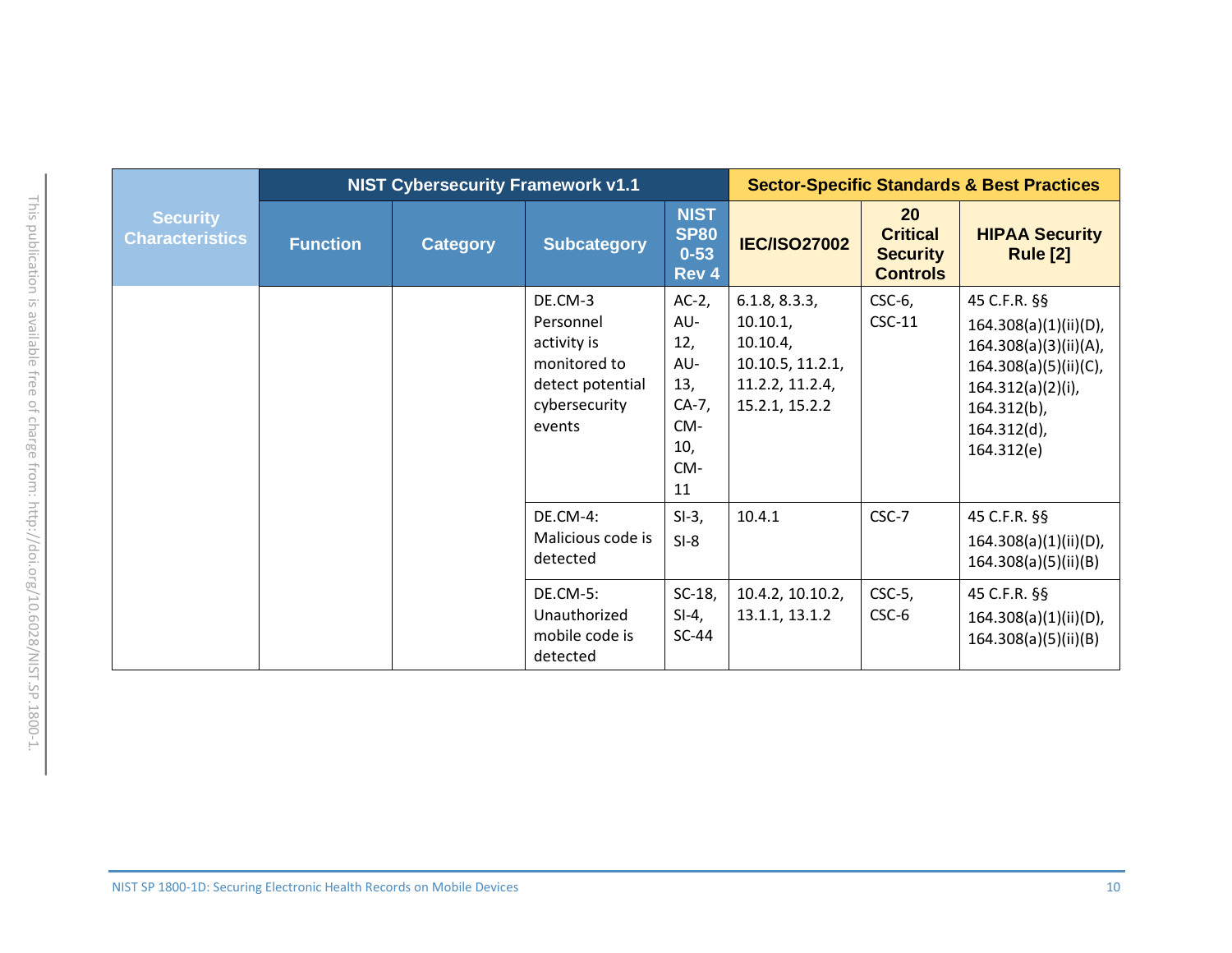|                                           | <b>NIST Cybersecurity Framework v1.1</b> |                 |                                                                                                                     |                                                    | <b>Sector-Specific Standards &amp; Best Practices</b>                                                                                                             |                                                                    |                                          |  |
|-------------------------------------------|------------------------------------------|-----------------|---------------------------------------------------------------------------------------------------------------------|----------------------------------------------------|-------------------------------------------------------------------------------------------------------------------------------------------------------------------|--------------------------------------------------------------------|------------------------------------------|--|
| <b>Security</b><br><b>Characteristics</b> | <b>Function</b>                          | <b>Category</b> | <b>Subcategory</b>                                                                                                  | <b>NIST</b><br><b>SP80</b><br>$0 - 53$<br>Rev 4    | <b>IEC/ISO27002</b>                                                                                                                                               | <b>20</b><br><b>Critical</b><br><b>Security</b><br><b>Controls</b> | <b>HIPAA Security</b><br><b>Rule [2]</b> |  |
|                                           |                                          |                 | DE.CM-6:<br>External service<br>provider activity<br>is monitored to<br>detect potential<br>cybersecurity<br>events | $CA-7$ ,<br>PS-7,<br>$SA-4$ ,<br>$SA-9,$<br>$SI-4$ | 6.1.8, 6.1.5,<br>6.2.1, 6.2.3,<br>8.1.1, 8.1.3,<br>8.2.1, 10.2.1,<br>10.2.2, 10.2.3,<br>10.6.2, 10.8.2,<br>10.10.2, 12.1.1,<br>12.5.5, 13.1.1,<br>13.1.2, 15.2.1, | $CSC-5$ ,<br>$CSC-6$ ,<br>CSC-7                                    | 45 C.F.R. §<br>164.308(a)(1)(ii)(D)      |  |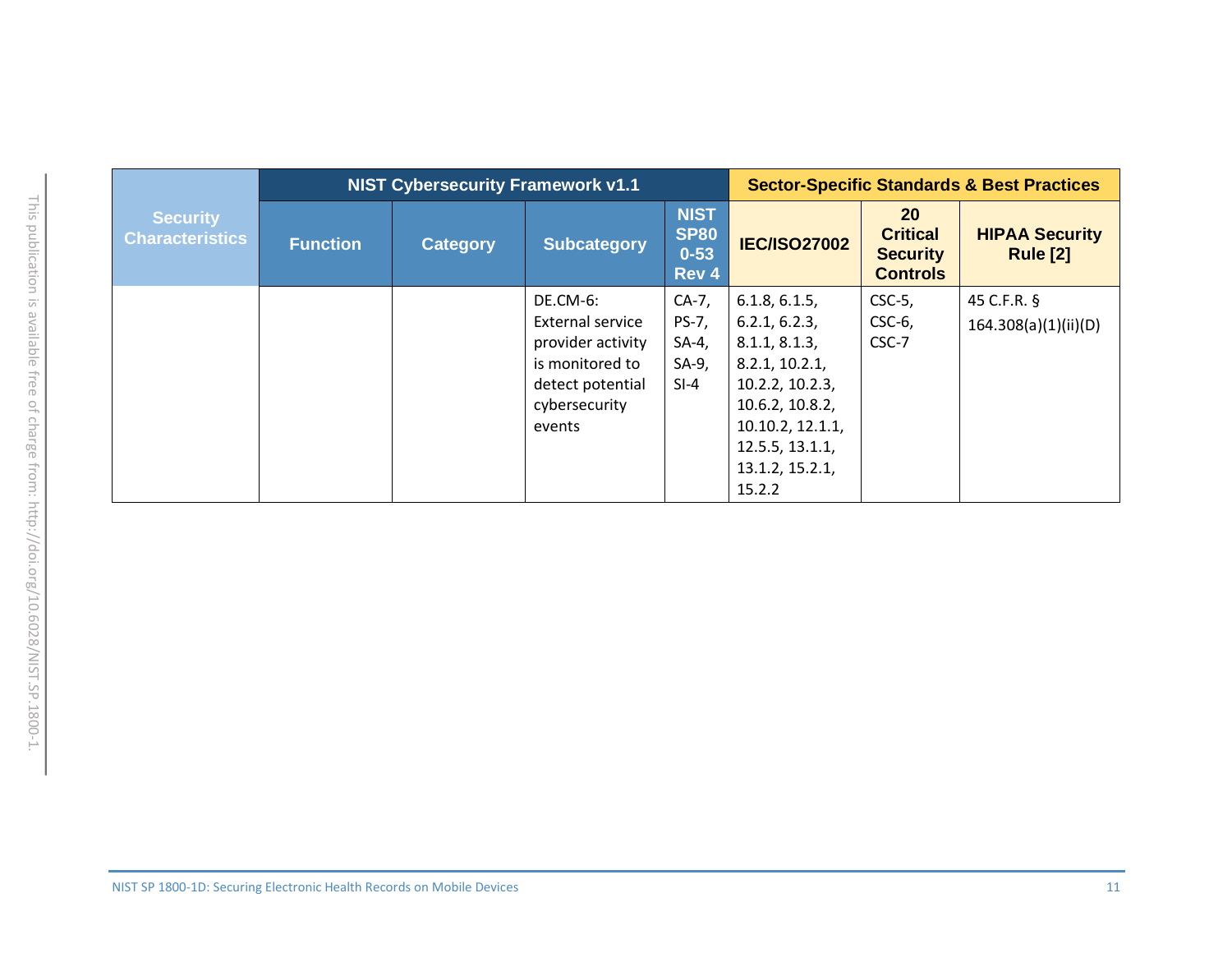|                                           |                 | <b>NIST Cybersecurity Framework v1.1</b> |                                                                                                                             | <b>Sector-Specific Standards &amp; Best Practices</b>                            |                                                                                                                                                                                                                                           |                                                                    |                                                                                                                                                                                                                                                                                 |
|-------------------------------------------|-----------------|------------------------------------------|-----------------------------------------------------------------------------------------------------------------------------|----------------------------------------------------------------------------------|-------------------------------------------------------------------------------------------------------------------------------------------------------------------------------------------------------------------------------------------|--------------------------------------------------------------------|---------------------------------------------------------------------------------------------------------------------------------------------------------------------------------------------------------------------------------------------------------------------------------|
| <b>Security</b><br><b>Characteristics</b> | <b>Function</b> | <b>Category</b>                          | <b>Subcategory</b>                                                                                                          | <b>NIST</b><br><b>SP80</b><br>$0 - 53$<br>Rev 4                                  | <b>IEC/ISO27002</b>                                                                                                                                                                                                                       | <b>20</b><br><b>Critical</b><br><b>Security</b><br><b>Controls</b> | <b>HIPAA Security</b><br><b>Rule [2]</b>                                                                                                                                                                                                                                        |
|                                           |                 |                                          | <b>DE.CM-7:</b><br>Monitoring for<br>unauthorized<br>personnel,<br>connections,<br>devices, and<br>software is<br>performed | AU-<br>12,<br>$CA-7,$<br>$CM-3$ ,<br>CM-8,<br>PE-3,<br>PE-6,<br>PE-20,<br>$SI-4$ | 6.1.8, 7.1.1,<br>7.1.2, 9.1.1,<br>9.1.2, 9.1.3,<br>9.1.5, 9.1.6,<br>10.1.1, 10.1.2,<br>10.3.2, 10.10.1,<br>10.10.2,<br>10.10.4,<br>10.10.5, 11.3.2,<br>11.4.4, 12.4.1,<br>12.5.1, 12.5.2,<br>12.5.3, 13.1.1,<br>13.1.2, 15.2.1,<br>15.2.2 | $CSC-1$ ,<br>$CSC-2$ ,<br>$CSC-5$ ,<br>$CSC-6$ ,<br>CSC-7          | 45 C.F.R. §§<br>164.308(a)(1)(ii)(D),<br>164.308(a)(5)(ii)(B),<br>164.308(a)(5)(ii)(C),<br>$164.310(a)(1)$ ,<br>164.310(a)(2)(ii),<br>164.310(a)(2)(iii),<br>$164.310(b)$ ,<br>$164.310(c)$ ,<br>$164.310(d)(1)$ ,<br>164.310(d)(2)(iii),<br>$164.312(b)$ ,<br>164.314(b)(2)(i) |
|                                           |                 |                                          | DE.CM-8:<br>Vulnerability<br>scans are<br>performed                                                                         | $RA-5$                                                                           | 12.6.1, 15.2.2                                                                                                                                                                                                                            | $CSC-7$ ,<br>$CSC-10$                                              | 45 C.F.R. §§<br>164.308(a)(1)(i),<br>164.308(a)(8)                                                                                                                                                                                                                              |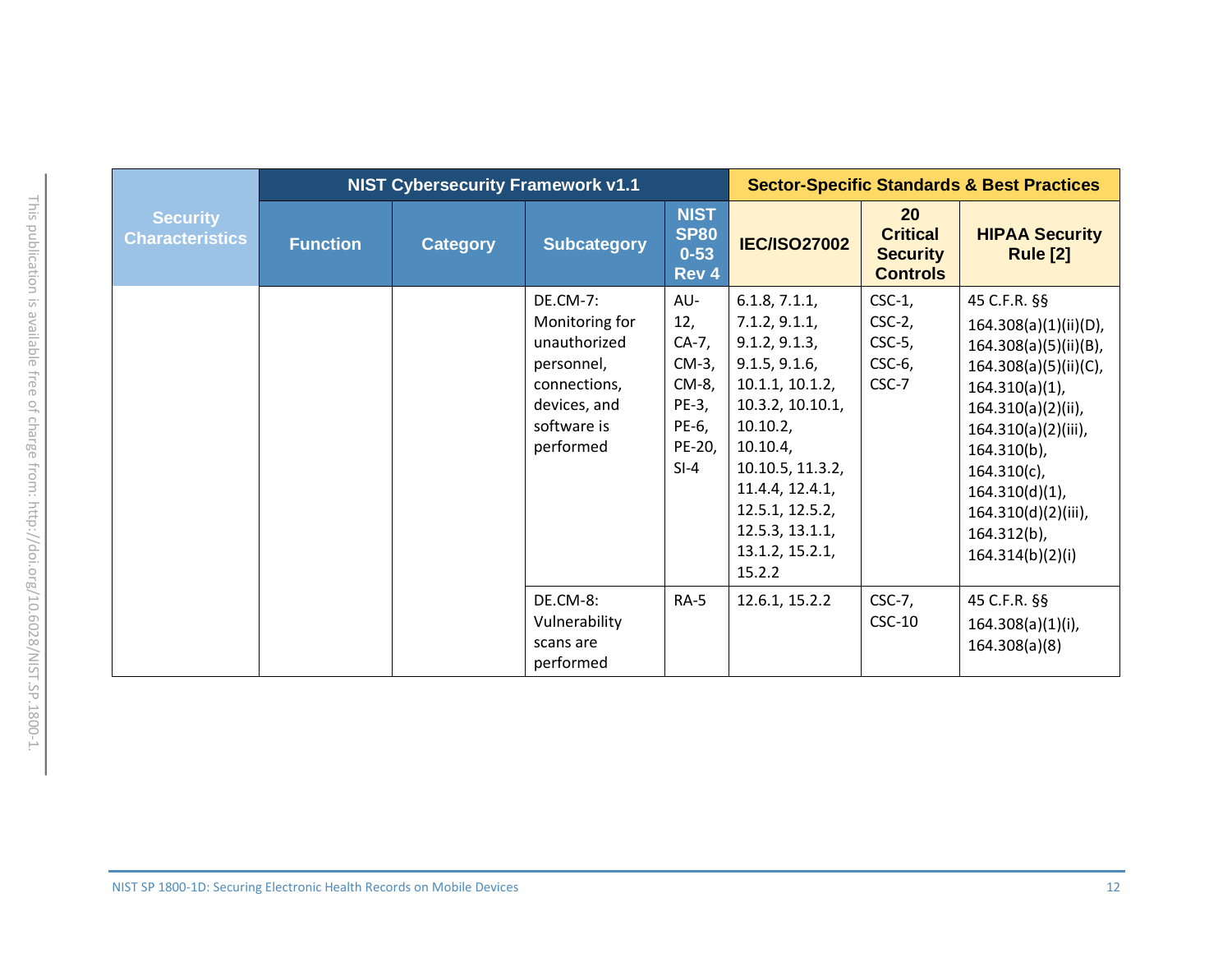|                                           |                 | <b>NIST Cybersecurity Framework v1.1</b>                                   |                                         | <b>Sector-Specific Standards &amp; Best Practices</b>      |                                                                                                                                          |                                                                          |                                                                                                                                                                                                                                |
|-------------------------------------------|-----------------|----------------------------------------------------------------------------|-----------------------------------------|------------------------------------------------------------|------------------------------------------------------------------------------------------------------------------------------------------|--------------------------------------------------------------------------|--------------------------------------------------------------------------------------------------------------------------------------------------------------------------------------------------------------------------------|
| <b>Security</b><br><b>Characteristics</b> | <b>Function</b> | <b>Category</b>                                                            | <b>Subcategory</b>                      | <b>NIST</b><br><b>SP80</b><br>$0 - 53$<br>Rev 4            | <b>IEC/ISO27002</b>                                                                                                                      | 20 <sub>2</sub><br><b>Critical</b><br><b>Security</b><br><b>Controls</b> | <b>HIPAA Security</b><br><b>Rule [2]</b>                                                                                                                                                                                       |
| Device integrity                          | Protect (PR)    | Identity<br>Management,<br>Authentication<br>and Access<br>Control (PR.AC) | PR.AC-3: Remote<br>access is<br>managed | $AC-1$ ,<br>$AC-$<br>17,<br>AC-19,<br>$AC-20$ ,<br>$SC-15$ | 7.1.3, 8.1.1,<br>8.1.3, 10.4.1,<br>10.6.1, 10.8.1,<br>11.1.1, 11.4.1,<br>11.4.2, 11.4.3,<br>11.4.4, 11.4.6,<br>11.4.7, 11.7.1,<br>11.7.2 | $CSC-5$ ,<br>$CSC-6$ ,<br>$CSC-8$ ,<br>$CSC-14$                          | 45 C.F.R. §§<br>164.308(a)(4)(i),<br>$164.308(b)(1)$ ,<br>$164.308(b)(3)$ ,<br>$164.310(b)$ ,<br>$164.312(e)(1)$ ,<br>164.312(e)(2)(ii)                                                                                        |
|                                           |                 | Data Security<br>(PR.DS)                                                   | PR.DS-1: Data-at-<br>rest is protected  | MP-8,<br>$SC-12$ ,<br>$SC-28$                              | None                                                                                                                                     | $CSC-15$                                                                 | 45 C.F.R. §§<br>$164.308(a)(1)(ii)(D)$ ,<br>$164.308(b)(1)$ ,<br>$164.310(d)$ ,<br>$164.312(a)(1)$ ,<br>164.312(a)(2)(iii),<br>$164.312(a)(2)(iv)$ ,<br>$164.312(b)$ ,<br>$164.312(c)$ ,<br>$164.314(b)(2)(i)$ ,<br>164.312(d) |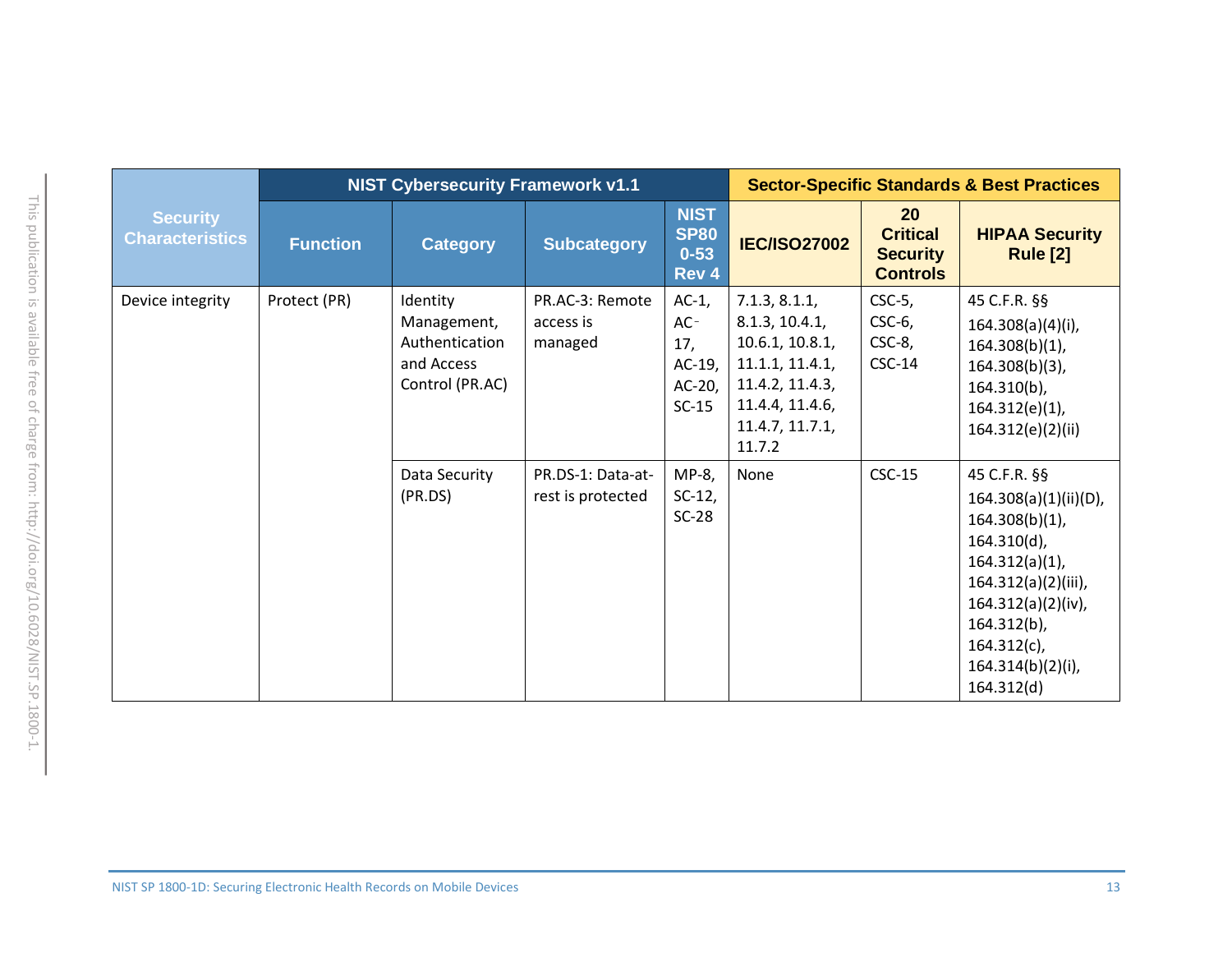|                                           |                 | <b>NIST Cybersecurity Framework v1.1</b> |                                                                                                                              |                                                 | <b>Sector-Specific Standards &amp; Best Practices</b>              |                                                             |                                                                                                                                                |  |
|-------------------------------------------|-----------------|------------------------------------------|------------------------------------------------------------------------------------------------------------------------------|-------------------------------------------------|--------------------------------------------------------------------|-------------------------------------------------------------|------------------------------------------------------------------------------------------------------------------------------------------------|--|
| <b>Security</b><br><b>Characteristics</b> | <b>Function</b> | <b>Category</b>                          | <b>Subcategory</b>                                                                                                           | <b>NIST</b><br><b>SP80</b><br>$0 - 53$<br>Rev 4 | <b>IEC/ISO27002</b>                                                | 20<br><b>Critical</b><br><b>Security</b><br><b>Controls</b> | <b>HIPAA Security</b><br><b>Rule [2]</b>                                                                                                       |  |
|                                           |                 |                                          | PR.DS-3: Assets<br>are formally<br>managed<br>throughout<br>removal,<br>transfers, and<br>disposition                        | CM-8,<br>MP-6,<br>PE-16                         | 7.1.1, 7.1.2,<br>9.1.6, 9.2.6,<br>9.2.7, 10.7.1,<br>10.7.2, 10.7.3 | $CSC-1$ ,<br>$CSC-2$                                        | 45 C.F.R. §§<br>164.308(a)(1)(ii)(A),<br>164.310(a)(2)(ii),<br>164.310(a)(2)(iii),<br>164.310(a)(2)(iv),<br>$164.310(d)(1)$ ,<br>164.310(d)(2) |  |
|                                           |                 |                                          | PR.DS-6: Integrity<br>checking<br>mechanisms are<br>used to verify<br>software,<br>firmware, and<br>information<br>integrity | $SC-16$ ,<br>$SI-7$                             | 10.4.1, 12.2.2,<br>12.2.3                                          | CSC-3                                                       | 45 C.F.R. §§<br>$164.308(a)(1)(ii)(D)$ ,<br>$164.312(b)$ ,<br>$164.312(c)(1)$ ,<br>$164.312(c)(2)$ ,<br>164.312(e)(2)(i)                       |  |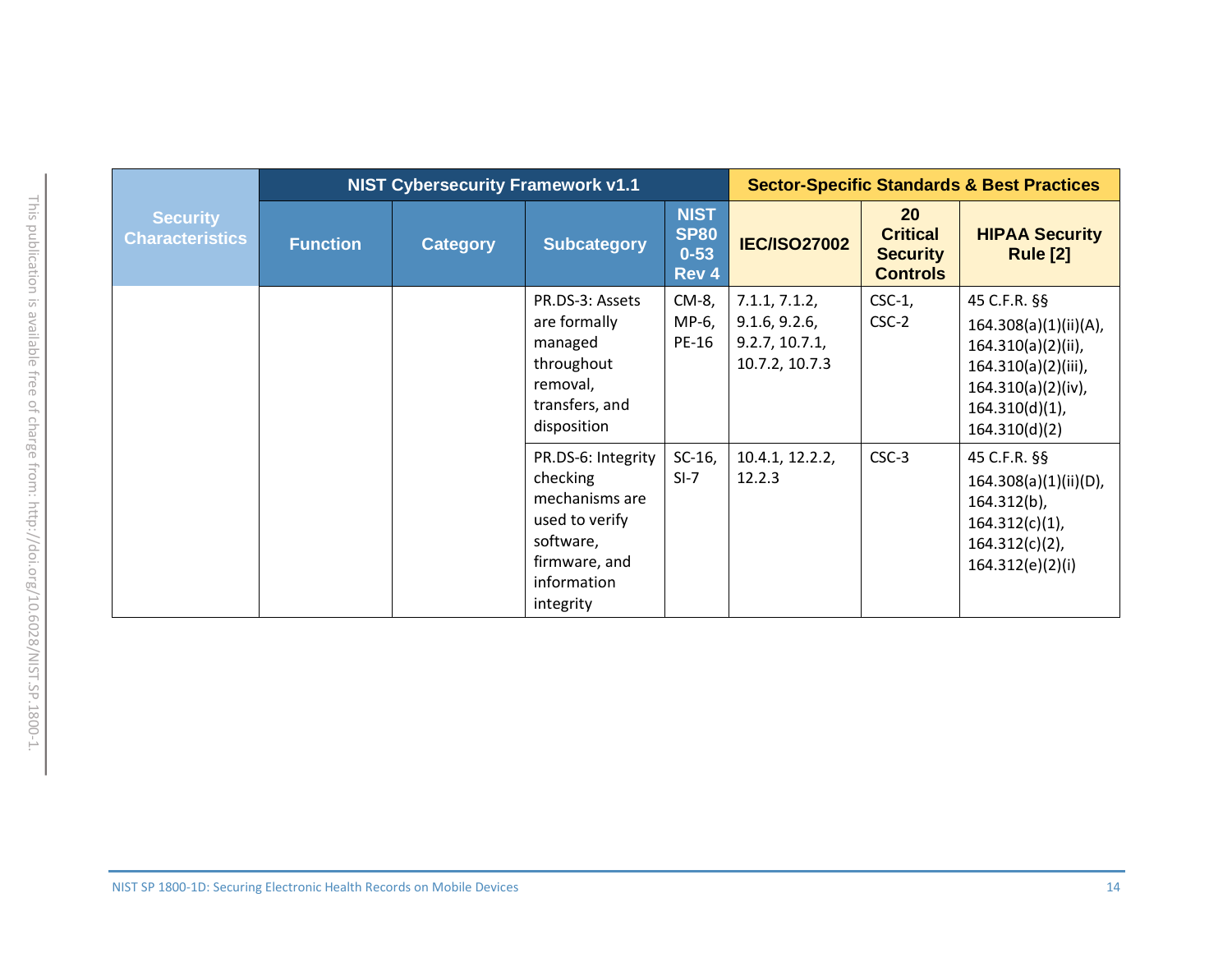|                                           |                 | <b>NIST Cybersecurity Framework v1.1</b> |                    | <b>Sector-Specific Standards &amp; Best Practices</b> |                     |                                                                    |                                          |
|-------------------------------------------|-----------------|------------------------------------------|--------------------|-------------------------------------------------------|---------------------|--------------------------------------------------------------------|------------------------------------------|
| <b>Security</b><br><b>Characteristics</b> | <b>Function</b> | <b>Category</b>                          | <b>Subcategory</b> | <b>NIST</b><br><b>SP80</b><br>$0 - 53$<br>Rev 4       | <b>IEC/ISO27002</b> | <b>20</b><br><b>Critical</b><br><b>Security</b><br><b>Controls</b> | <b>HIPAA Security</b><br><b>Rule [2]</b> |
|                                           |                 | Information                              | <b>PR.IP-1: A</b>  | $CM-2$ ,                                              | 12.4.1, 10.1.4,     | $CSC-2$ ,                                                          | 45 C.F.R. §§                             |
|                                           |                 | Protection                               | baseline           | CM-3,                                                 | 10.1.1, 10.1.2,     | $CSC-3$ ,                                                          | $164.308(a)(8)$ ,                        |
|                                           |                 | Processes and                            | configuration of   | CM-4,                                                 | 10.3.2, 12.4.1,     | $CSC-4$ ,                                                          | 164.308(a)(7)(i),                        |
|                                           |                 | Procedures                               | information        | CM-5,                                                 | 12.5.1, 12.5.2,     | $CSC-7$ ,                                                          | 164.308(a)(7)(ii)                        |
|                                           |                 | (PR.IP)                                  | technology/        | CM-6,                                                 | 12.5.3, 10.1.2,     | $CSC-13$                                                           |                                          |
|                                           |                 |                                          | industrial control | CM-7,                                                 | 10.3.2, 12.4.1,     |                                                                    |                                          |
|                                           |                 |                                          | systems is         | CM-9,                                                 | 12.5.2, 12.5.3,     |                                                                    |                                          |
|                                           |                 |                                          | created and        | $SA-10$                                               | 10.1.2, 11.1.1,     |                                                                    |                                          |
|                                           |                 |                                          | maintained         |                                                       | 11.6.1, 12.4.1,     |                                                                    |                                          |
|                                           |                 |                                          | incorporating      |                                                       | 12.4.3, 12.5.3,     |                                                                    |                                          |
|                                           |                 |                                          | security           |                                                       | 6.1.3, 7.1.1,       |                                                                    |                                          |
|                                           |                 |                                          | principles (e.g.   |                                                       | 7.1.2, 8.1.1,       |                                                                    |                                          |
|                                           |                 |                                          | concept of least   |                                                       | 10.1.1, 10.1.2,     |                                                                    |                                          |
|                                           |                 |                                          | functionality)     |                                                       | 10.3.2, 12.4.1,     |                                                                    |                                          |
|                                           |                 |                                          |                    |                                                       | 12.4.3, 12.5.1,     |                                                                    |                                          |
|                                           |                 |                                          |                    |                                                       | 12.5.2, 12.5.3      |                                                                    |                                          |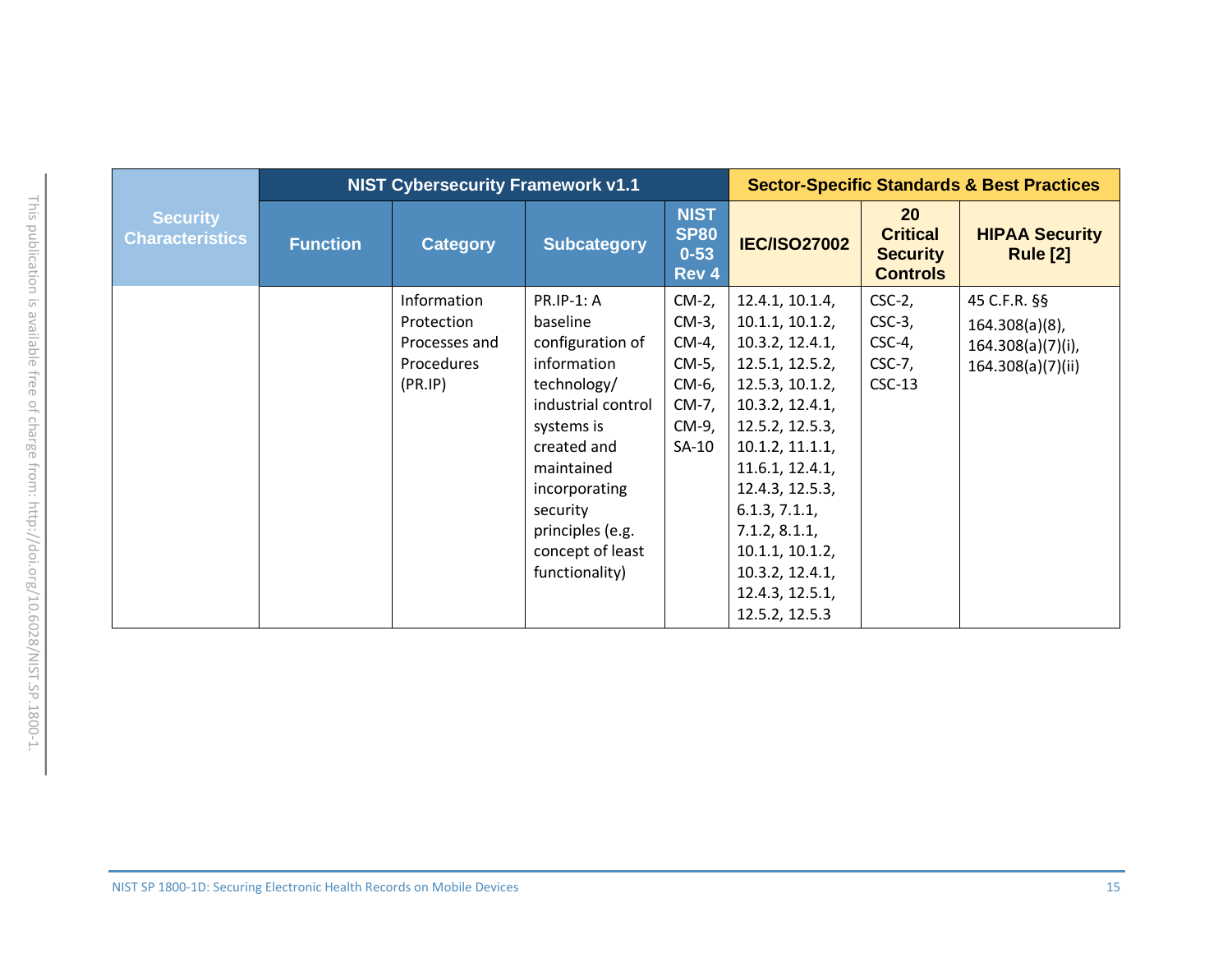|                                           |                 | <b>NIST Cybersecurity Framework v1.1</b>        |                                                                                                                            | <b>Sector-Specific Standards &amp; Best Practices</b>   |                                                                                                                                                                            |                                                                                    |                                                                                                                                                            |
|-------------------------------------------|-----------------|-------------------------------------------------|----------------------------------------------------------------------------------------------------------------------------|---------------------------------------------------------|----------------------------------------------------------------------------------------------------------------------------------------------------------------------------|------------------------------------------------------------------------------------|------------------------------------------------------------------------------------------------------------------------------------------------------------|
| <b>Security</b><br><b>Characteristics</b> | <b>Function</b> | <b>Category</b>                                 | <b>Subcategory</b>                                                                                                         | <b>NIST</b><br><b>SP80</b><br>$0 - 53$<br>Rev 4         | <b>IEC/ISO27002</b>                                                                                                                                                        | 20<br><b>Critical</b><br><b>Security</b><br><b>Controls</b>                        | <b>HIPAA Security</b><br><b>Rule [2]</b>                                                                                                                   |
|                                           |                 | Protective<br>Technology<br>(PR.PT)             | <b>PR.PT-2:</b><br>Removable<br>media is<br>protected and its<br>use restricted<br>according to<br>policy                  | $MP-2,$<br>MP-3,<br>$MP-4,$<br>MP-5,<br>MP-7,<br>$MP-8$ | 6.1.3, 7.1.1,<br>7.1.2, 8.1.1,<br>10.1.1, 10.1.2,<br>10.1.4, 10.3.2,<br>11.1.1, 11.6.1,<br>12.4.1, 12.4.3,<br>12.5.1, 12.5.2,<br>12.5.3                                    | $CSC-3$ ,<br>CSC-7                                                                 | 45 C.F.R. §§<br>164.308(a)(3)(i),<br>164.308(a)(3)(ii)(A),<br>$164.310(d)(1)$ ,<br>164.310(d)(2),<br>$164.312(a)(1)$ ,<br>164.312(a)(2)(iv),<br>164.312(b) |
|                                           | Detect (DE)     | Security<br>Continuous<br>Monitoring<br>(DE.CM) | <b>DE.CM-5:</b><br>Unauthorized<br>mobile code is<br>detected                                                              | $SC-18$ ,<br>$SI-4.$<br>$SC-44$                         | 10.4.2, 9.10.2,<br>13.1.1, 13.1.2                                                                                                                                          | $CSC-5$ ,<br>CSC-6,<br>CSC-12,<br>$CSC-14$                                         | 45 C.F.R. §§<br>164.308(a)(1)(ii)(D),<br>164.308(a)(5)(ii)(B)                                                                                              |
|                                           |                 |                                                 | DE.CM-6:<br><b>External service</b><br>provider activity<br>is monitored to<br>detect potential<br>cybersecurity<br>events | $CA-7,$<br>PS-7,<br>$SA-4$ ,<br>$SA-9,$<br>$SI-4$       | 6.1.5, 6.1.8,<br>6.2.1, 6.2.3,<br>8.1.1, 8.1.3,<br>8.2.1, 10.2.1,<br>10.2.2, 10.2.3,<br>10.6.2, 10.8.2,<br>9.10.2, 12.1.1,<br>12.5.5, 13.1.1,<br>13.1.2, 15.2.1,<br>15.2.2 | $CSC-3$ ,<br>$CSC-5$ ,<br>$CSC-6$ ,<br>$CSC-7$ ,<br>CSC-14,<br>CSC-15,<br>$CSC-17$ | 45 C.F.R. §<br>164.308(a)(1)(ii)(D)                                                                                                                        |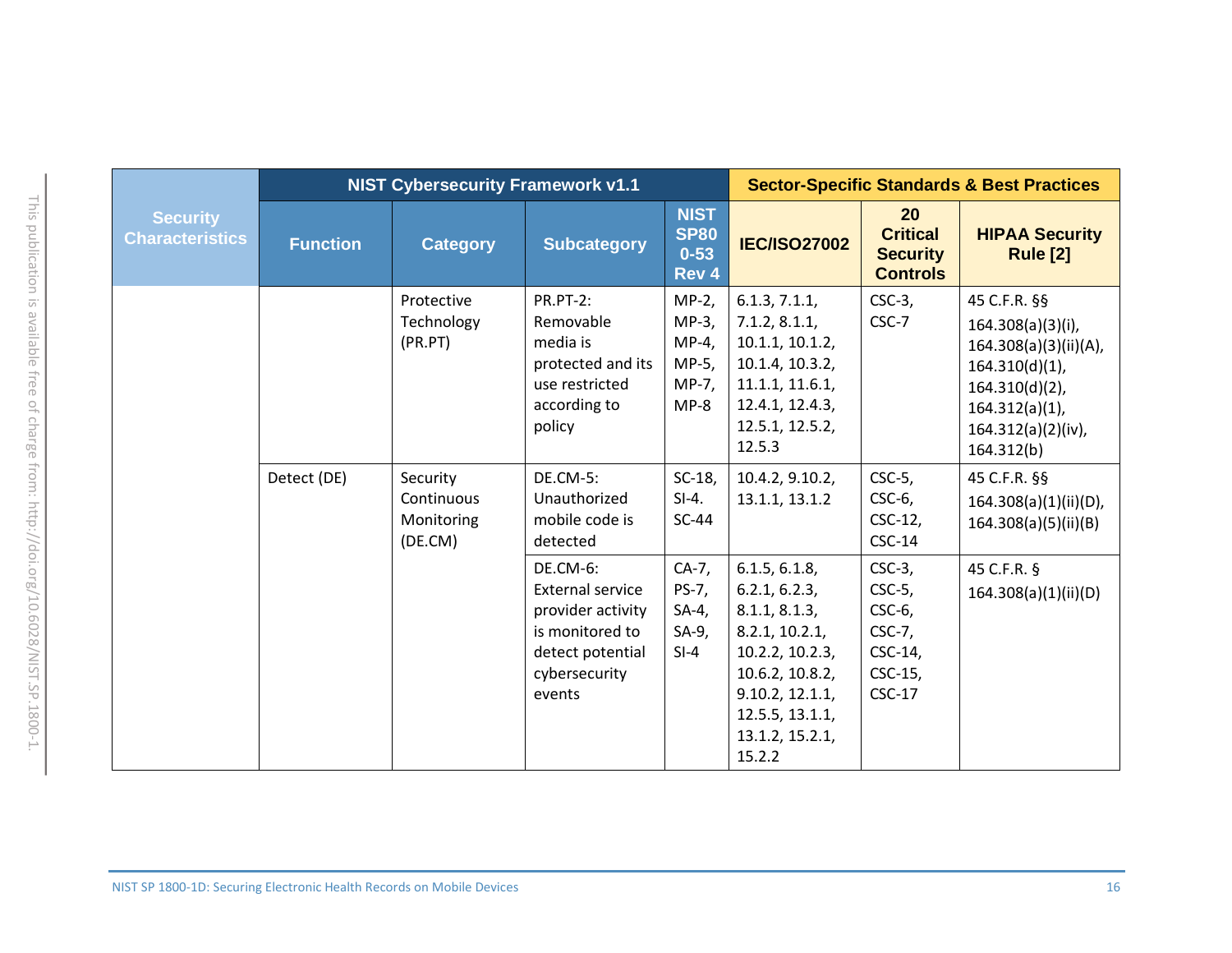|                                           |                 | <b>NIST Cybersecurity Framework v1.1</b> |                    |                                                 | <b>Sector-Specific Standards &amp; Best Practices</b> |                                                                    |                                          |  |
|-------------------------------------------|-----------------|------------------------------------------|--------------------|-------------------------------------------------|-------------------------------------------------------|--------------------------------------------------------------------|------------------------------------------|--|
| <b>Security</b><br><b>Characteristics</b> | <b>Function</b> | <b>Category</b>                          | <b>Subcategory</b> | <b>NIST</b><br><b>SP80</b><br>$0 - 53$<br>Rev 4 | <b>IEC/ISO27002</b>                                   | <b>20</b><br><b>Critical</b><br><b>Security</b><br><b>Controls</b> | <b>HIPAA Security</b><br><b>Rule [2]</b> |  |
|                                           |                 |                                          | <b>DE.CM-7:</b>    | AU-                                             | 6.1.8, 7.1.1,                                         | $CSC-1$ ,                                                          | 45 C.F.R. §§                             |  |
|                                           |                 |                                          | Monitoring for     | 12,                                             | 7.1.2, 9.1.1,                                         | $CSC-2$ ,                                                          | 164.308(a)(1)(ii)(D),                    |  |
|                                           |                 |                                          | unauthorized       | CA-7,                                           | 9.1.2, 9.1.3,                                         | $CSC-3$ ,                                                          | 164.308(a)(5)(ii)(B),                    |  |
|                                           |                 |                                          | personnel,         | CM-3,                                           | 9.1.5, 9.1.6,                                         | $CSC-4$ ,                                                          | 164.308(a)(5)(ii)(C),                    |  |
|                                           |                 |                                          | connections,       | CM-8,                                           | 9.1.1, 9.1.2,                                         | $CSC-5$ ,                                                          | $164.310(a)(1)$ ,                        |  |
|                                           |                 |                                          | devices, and       | PE-3,                                           | 9.10.1, 9.10.2,                                       | $CSC-6$ ,                                                          | 164.310(a)(2)(ii),                       |  |
|                                           |                 |                                          | software is        | PE-6,                                           | 9.10.4, 9.10.5,                                       | $CSC-14$ ,                                                         | 164.310(a)(2)(iii),                      |  |
|                                           |                 |                                          | performed          | PE-20,                                          | 10.3.2, 11.4.4,                                       | $CSC-17$                                                           | $164.310(b)$ ,                           |  |
|                                           |                 |                                          |                    | $SI-4$                                          | 12.4.1, 12.5.1,                                       |                                                                    | $164.310(c)$ ,                           |  |
|                                           |                 |                                          |                    |                                                 | 12.5.2, 12.5.3,                                       |                                                                    | $164.310(d)(1)$ ,                        |  |
|                                           |                 |                                          |                    |                                                 | 13.1.1, 13.1.2,                                       |                                                                    | 164.310(d)(2)(iii),                      |  |
|                                           |                 |                                          |                    |                                                 | 15.2.1, 15.2.2                                        |                                                                    | $164.312(b)$ ,                           |  |
|                                           |                 |                                          |                    |                                                 |                                                       |                                                                    | 164.314(b)(2)(i)                         |  |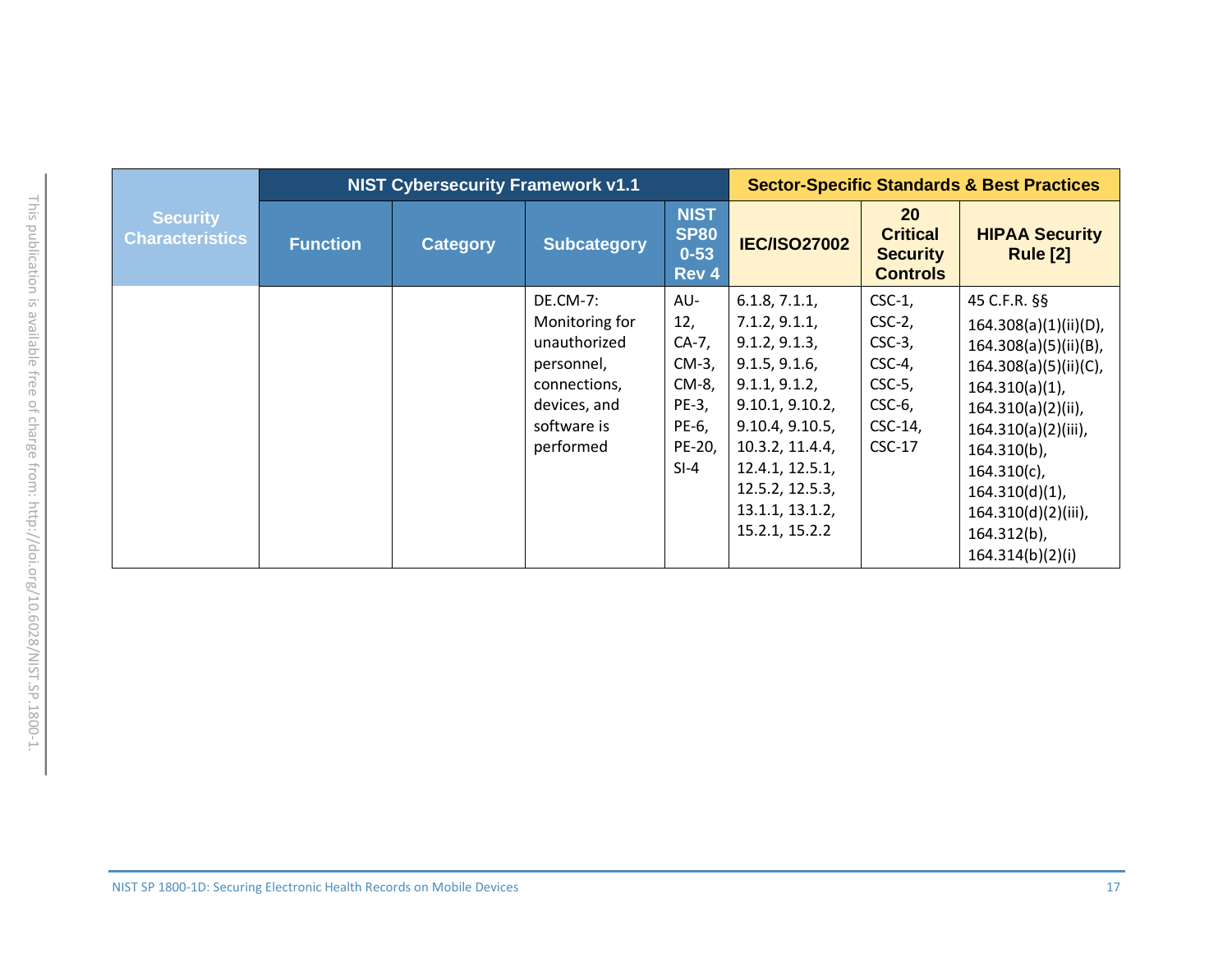|                                           |                 | <b>NIST Cybersecurity Framework v1.1</b>                                   |                                                                                                                                                                           |                                                                                                                                                    | <b>Sector-Specific Standards &amp; Best Practices</b>                                                                    |                                                             |                                                                                                                                                                                                                       |
|-------------------------------------------|-----------------|----------------------------------------------------------------------------|---------------------------------------------------------------------------------------------------------------------------------------------------------------------------|----------------------------------------------------------------------------------------------------------------------------------------------------|--------------------------------------------------------------------------------------------------------------------------|-------------------------------------------------------------|-----------------------------------------------------------------------------------------------------------------------------------------------------------------------------------------------------------------------|
| <b>Security</b><br><b>Characteristics</b> | <b>Function</b> | <b>Category</b>                                                            | <b>Subcategory</b>                                                                                                                                                        | <b>NIST</b><br><b>SP80</b><br>$0 - 53$<br>Rev 4                                                                                                    | <b>IEC/ISO27002</b>                                                                                                      | 20<br><b>Critical</b><br><b>Security</b><br><b>Controls</b> | <b>HIPAA Security</b><br><b>Rule [2]</b>                                                                                                                                                                              |
| Person or entity<br>authentication        | Protect (PR)    | Identity<br>Management,<br>Authentication<br>and Access<br>Control (PR.AC) | <b>PR.AC-1:</b><br><b>Identities</b> and<br>credentials are<br>issued, managed,<br>verified, revoked,<br>and audited for<br>authorized<br>devices, users<br>and processes | $AC-1$ ,<br>$AC-2$ ,<br>$IA-1$ ,<br>$IA-2,$<br>$IA-3,$<br>$IA-4,$<br>$IA-5,$<br>$IA-6$ ,<br>$IA-7,$<br>$IA-8$ ,<br>$IA-9,$<br>$IA-10$ ,<br>$IA-11$ | 8.3.3, 11.2.1,<br>11.2.2, 11.2.4,<br>15.2.1, 11.4.3                                                                      | $CSC-5$ ,<br>$CSC-9,$<br>$CSC-11$                           | 45 C.F.R. §§<br>164.308(a)(3)(ii)(B),<br>164.308(a)(3)(ii)(C),<br>164.308(a)(4)(i),<br>164.308(a)(4)(ii)(B),<br>164.308(a)(4)(ii)(C),<br>164.312(a)(2)(i),<br>164.312(a)(2)(ii),<br>164.312(a)(2)(iii),<br>164.312(d) |
|                                           |                 |                                                                            | PR.AC-3: Remote<br>access is<br>managed                                                                                                                                   | $AC-1$ ,<br>$AC-17,$<br>$AC-19$ ,<br>$AC-20$ ,<br>$SC-15$                                                                                          | 9.1.1, 9.1.2,<br>9.1.3, 9.1.4,<br>9.1.5, 9.1.6,<br>9.2.2, 9.2.3,<br>10.6.1, 11.2.1,<br>11.2.2, 11.2.4,<br>11.3.2, 11.4.4 |                                                             | 45 C.F.R. §§<br>164.308(a)(4)(i),<br>$164.308(b)(1)$ ,<br>164.308(b)(3),<br>$164.310(b)$ ,<br>164.312(e)(1),<br>164.312(e)(2)(ii)                                                                                     |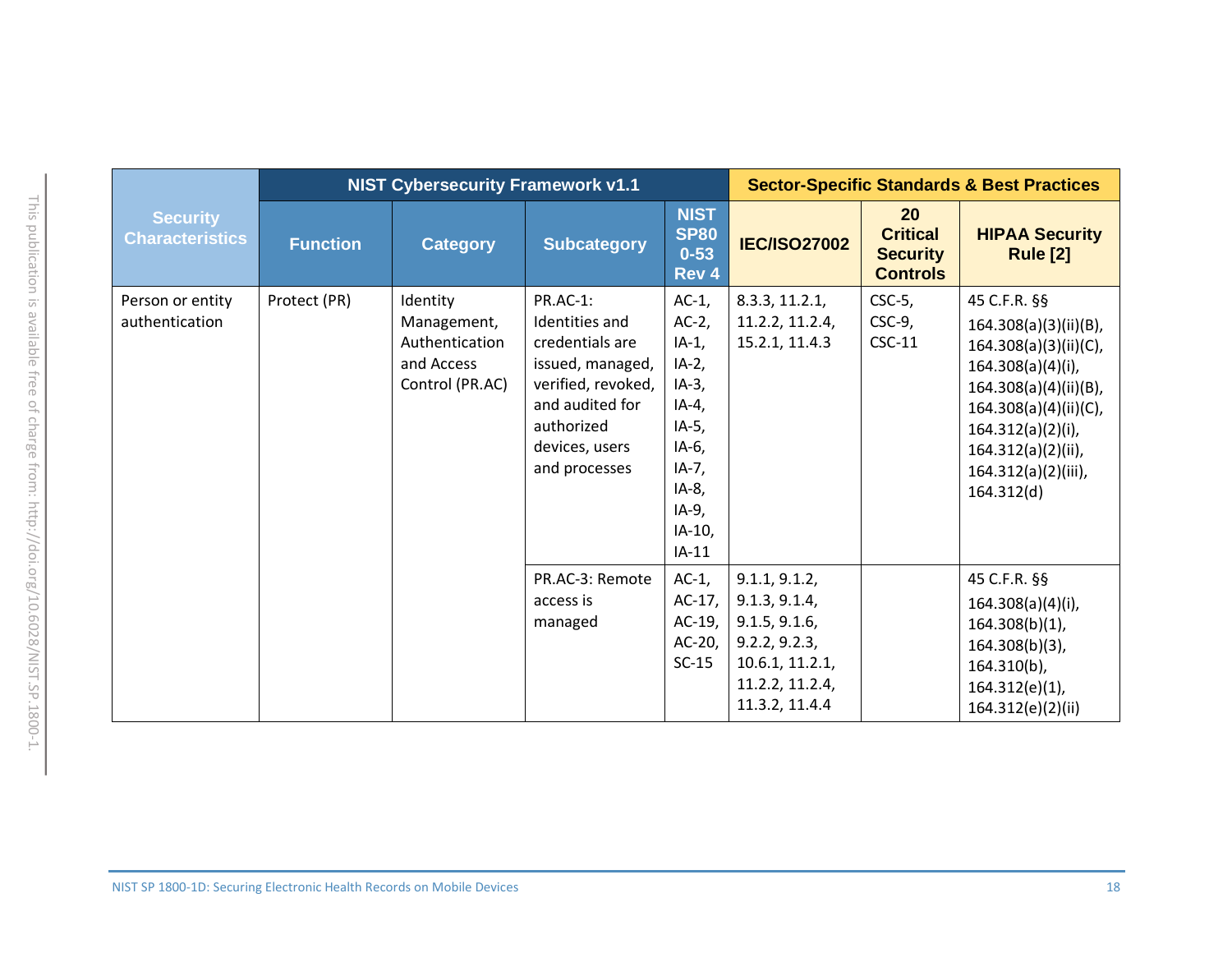|                                           |                 | <b>NIST Cybersecurity Framework v1.1</b> |                                                                                                                                                              | <b>Sector-Specific Standards &amp; Best Practices</b>               |                                                                                                                                                                    |                                                             |                                                                                                                                                                |
|-------------------------------------------|-----------------|------------------------------------------|--------------------------------------------------------------------------------------------------------------------------------------------------------------|---------------------------------------------------------------------|--------------------------------------------------------------------------------------------------------------------------------------------------------------------|-------------------------------------------------------------|----------------------------------------------------------------------------------------------------------------------------------------------------------------|
| <b>Security</b><br><b>Characteristics</b> | <b>Function</b> | <b>Category</b>                          | <b>Subcategory</b>                                                                                                                                           | <b>NIST</b><br><b>SP80</b><br>$0 - 53$<br>Rev 4                     | <b>IEC/ISO27002</b>                                                                                                                                                | 20<br><b>Critical</b><br><b>Security</b><br><b>Controls</b> | <b>HIPAA Security</b><br><b>Rule [2]</b>                                                                                                                       |
|                                           |                 |                                          | PR.AC-4: Access<br>permissions and<br>authorizations<br>are managed,<br>incorporating the<br>principles of least<br>privilege and<br>separation of<br>duties | $AC-1$ ,<br>$AC-2$ ,<br>$AC-3$ ,<br>$AC-5$ ,<br>$AC-6$ ,<br>$AC-16$ | 6.1.3, 7.2.2,<br>8.1.1, 8.3.3,<br>10.1.3, 10.8.1,<br>11.1.1, 11.2.1,<br>11.2.2, 11.2.4,<br>11.4.1, 11.4.4,<br>11.4.6, 11.5.4,<br>11.6.1, 12.4.2,<br>12.4.3, 15.2.1 | $CSC-8$ ,<br>CSC-9                                          | 45 C.F.R. §§<br>$164.308(a)(3)$ ,<br>$164.308(a)(4)$ ,<br>164.310(a)(2)(iii),<br>$164.310(b)$ ,<br>$164.312(a)(1)$ ,<br>164.312(a)(2)(i),<br>164.312(a)(2)(ii) |
| Transmission<br>security                  | Protect (PR)    | <b>Access Control</b><br>(PR.AC)         | PR.AC-3: Remote<br>access is<br>managed                                                                                                                      | $AC-1$ ,<br>$AC-17$ ,<br>AC-19,<br>$AC-20$ ,<br>$SC-15$             | 7.1.3, 8.1.1,<br>8.1.3, 10.4.1,<br>10.6.1, 10.8.1,<br>11.1.1, 11.4.1,<br>11.4.2, 11.4.3,<br>11.4.4, 11.4.6,<br>11.4.7, 11.7.1,<br>11.7.2                           | $CSC-5$ ,<br>$CSC-6$ ,<br>$CSC-8$ ,<br>$CSC-14$             | 45 C.F.R. §§<br>$164.308(a)(4)(i)$ ,<br>$164.308(b)(1)$ ,<br>$164.308(b)(3)$ ,<br>$164.310(b)$ ,<br>$164.312(e)(1)$ ,<br>164.312(e)(2)(ii)                     |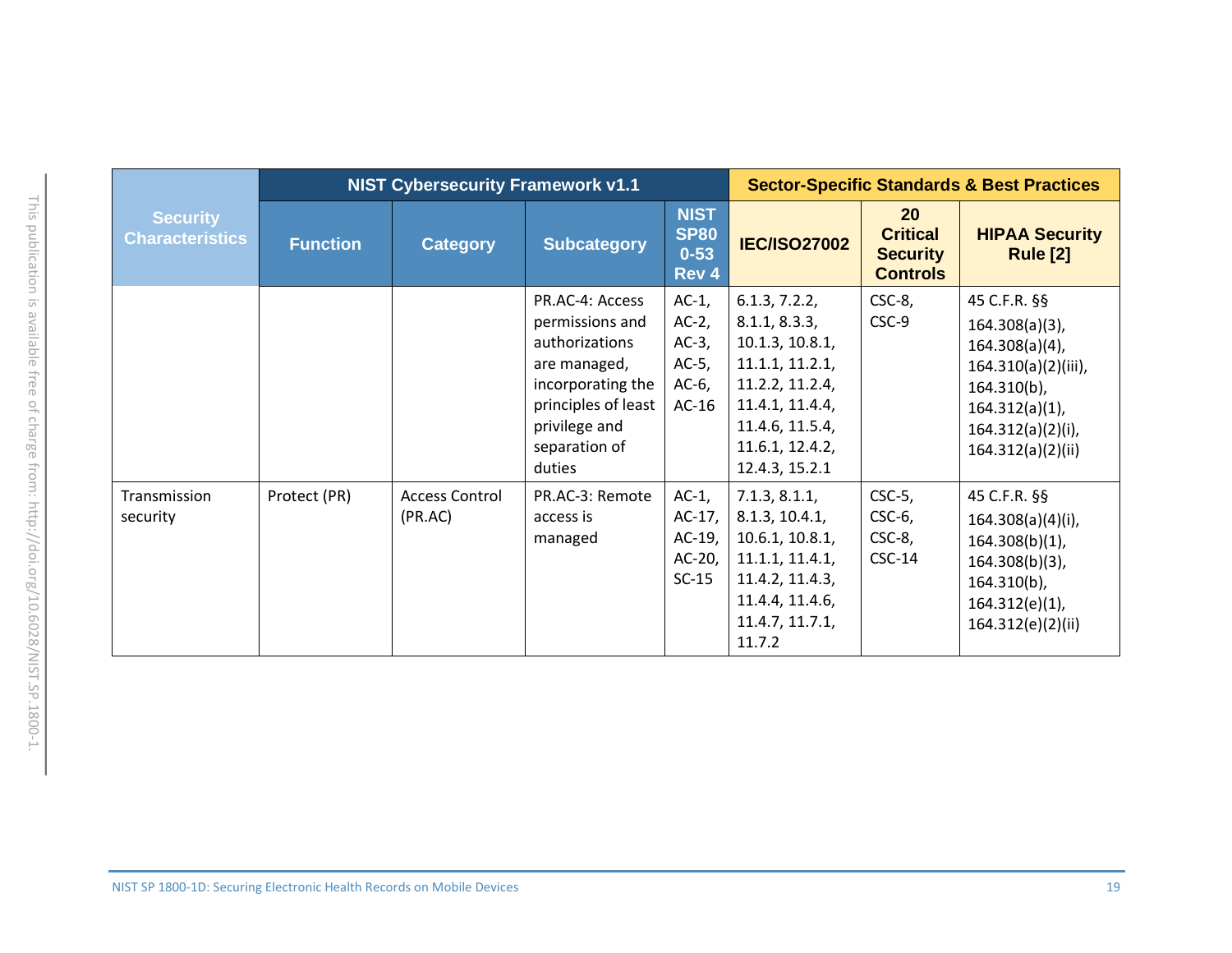|                                           |                 | <b>NIST Cybersecurity Framework v1.1</b> |                                                                                                                    |                                                 | <b>Sector-Specific Standards &amp; Best Practices</b>                                                                   |                                                                             |                                                                                                                                                     |  |
|-------------------------------------------|-----------------|------------------------------------------|--------------------------------------------------------------------------------------------------------------------|-------------------------------------------------|-------------------------------------------------------------------------------------------------------------------------|-----------------------------------------------------------------------------|-----------------------------------------------------------------------------------------------------------------------------------------------------|--|
| <b>Security</b><br><b>Characteristics</b> | <b>Function</b> | <b>Category</b>                          | <b>Subcategory</b>                                                                                                 | <b>NIST</b><br><b>SP80</b><br>$0 - 53$<br>Rev 4 | <b>IEC/ISO27002</b>                                                                                                     | <b>20</b><br><b>Critical</b><br><b>Security</b><br><b>Controls</b>          | <b>HIPAA Security</b><br><b>Rule [2]</b>                                                                                                            |  |
|                                           |                 |                                          | <b>PR.AC-5:</b><br>Network integrity<br>is protected (e.g.,<br>network<br>segregation,<br>network<br>segmentation) | $AC-4$ ,<br>AC-10,<br>$SC-7$                    | 6.2.1, 10.4.1,<br>10.4.2, 10.6.1,<br>10.8.1, 10.9.1,<br>10.9.2, 11.4.5,<br>11.4.6, 11.4.7,<br>11.7.2, 12.4.2,<br>12.5.4 | $CSC-4$ ,<br>$CSC-5$ ,<br>$CSC-9$ ,<br>$CSC-13$ ,<br>$CSC-15$ ,<br>$CSC-16$ | 45 C.F.R. §§<br>164.308(a)(4)(ii)(B),<br>$164.310(a)(1)$ ,<br>$164.310(b)$ ,<br>$164.312(a)(1)$ ,<br>$164.312(b)$ ,<br>$164.312(c)$ ,<br>164.312(e) |  |
|                                           |                 | Data Security<br>(PR.DS)                 | PR.DS-2: Data-in-<br>transit is<br>protected                                                                       | $SC-8$ ,<br>$SC-11$ ,<br>$SC-12$                | 10.4.2, 10.6.1,<br>10.6.2, 10.9.1,<br>10.9.2, 12.2.3,<br>12.3.1                                                         |                                                                             | 45 C.F.R. §§<br>$164.308(b)(1)$ ,<br>$164.308(b)(2)$ ,<br>164.312(e)(1),<br>164.312(e)(2)(i),<br>164.312(e)(2)(ii),<br>164.314(b)(2)(i)             |  |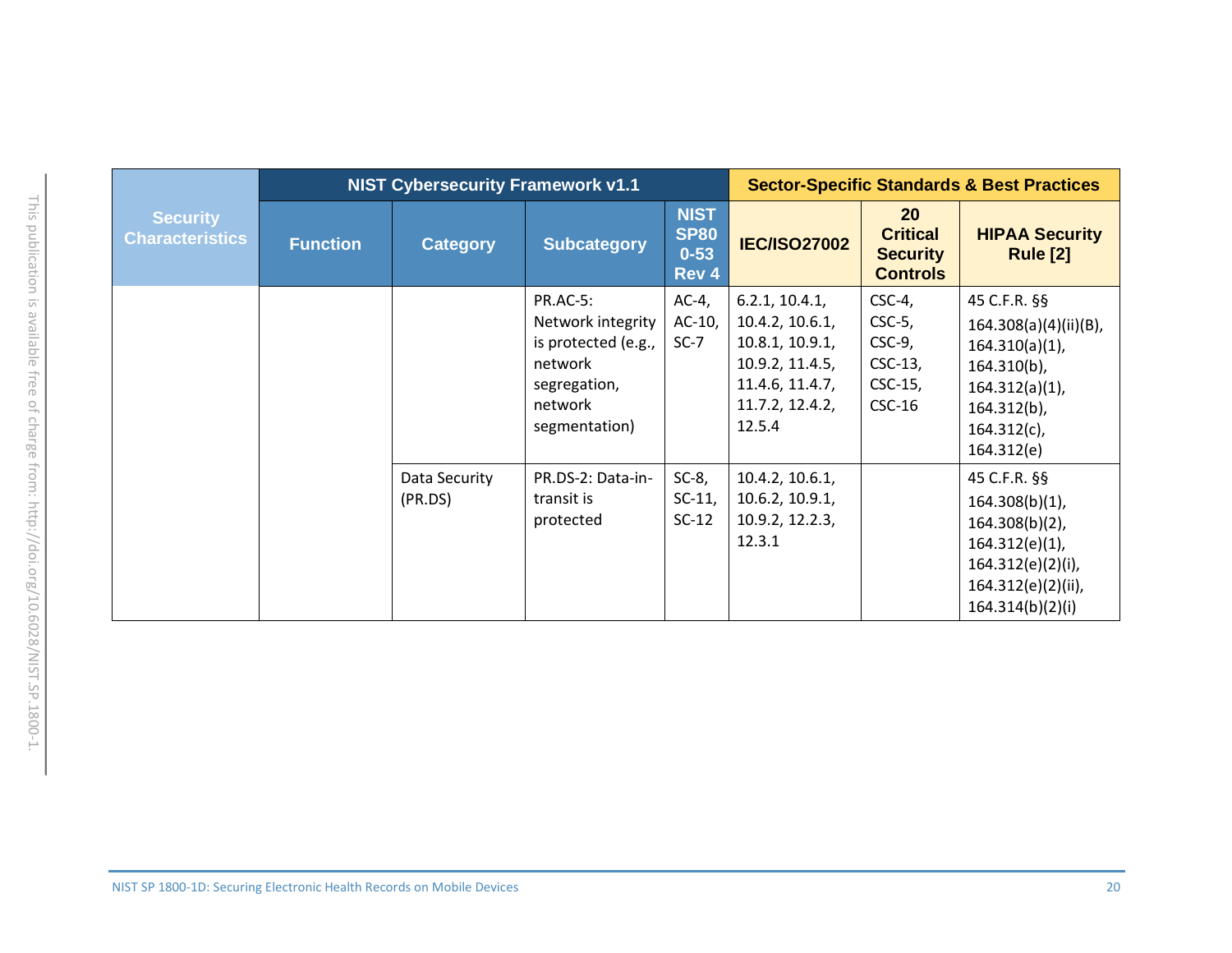|                                           |                 | <b>NIST Cybersecurity Framework v1.1</b> |                                                                        |                                                                                                                                                                                                                                                                       | <b>Sector-Specific Standards &amp; Best Practices</b>                                                                                                                                               |                                                             |                                                                                            |  |
|-------------------------------------------|-----------------|------------------------------------------|------------------------------------------------------------------------|-----------------------------------------------------------------------------------------------------------------------------------------------------------------------------------------------------------------------------------------------------------------------|-----------------------------------------------------------------------------------------------------------------------------------------------------------------------------------------------------|-------------------------------------------------------------|--------------------------------------------------------------------------------------------|--|
| <b>Security</b><br><b>Characteristics</b> | <b>Function</b> | <b>Category</b>                          | <b>Subcategory</b>                                                     | <b>NIST</b><br><b>SP80</b><br>$0 - 53$<br>Rev 4                                                                                                                                                                                                                       | <b>IEC/ISO27002</b>                                                                                                                                                                                 | 20<br><b>Critical</b><br><b>Security</b><br><b>Controls</b> | <b>HIPAA Security</b><br><b>Rule [2]</b>                                                   |  |
|                                           |                 | Technology<br>(PR.PT)                    | PR.PT-4:<br>Communications<br>and control<br>networks are<br>protected | $AC-4$ ,<br>$AC-17$ ,<br>AC-18,<br>$CP-8$ ,<br>$SC-7$ ,<br>$SC-19$ ,<br>$SC-20$ ,<br>$SC-21$ ,<br>$SC-22$ ,<br>$SC-23$ ,<br>$SC-24$ ,<br>$SC-25$ ,<br>$SC-29$ ,<br>$SC-32$ ,<br>$SC-36$ ,<br>$SC-37$ ,<br>$SC-38$ ,<br>$SC-39$ ,<br>$SC-40$ ,<br>$SC-41$ ,<br>$SC-43$ | 9.1.4, 10.4.2,<br>10.6.1, 10.6.2,<br>10.8.1, 10.9.1,<br>10.9.2, 11.1.1,<br>11.4.1, 11.4.2,<br>11.4.4, 11.4.5,<br>11.4.6, 11.4.7,<br>11.7.1, 11.7.2,<br>12.2.3, 12.3.1,<br>12.4.2, 12.5.4,<br>14.1.3 |                                                             | 45 C.F.R. §§<br>164.308(a)(1)(ii)(D),<br>$164.312(a)(1)$ ,<br>$164.312(b)$ ,<br>164.312(e) |  |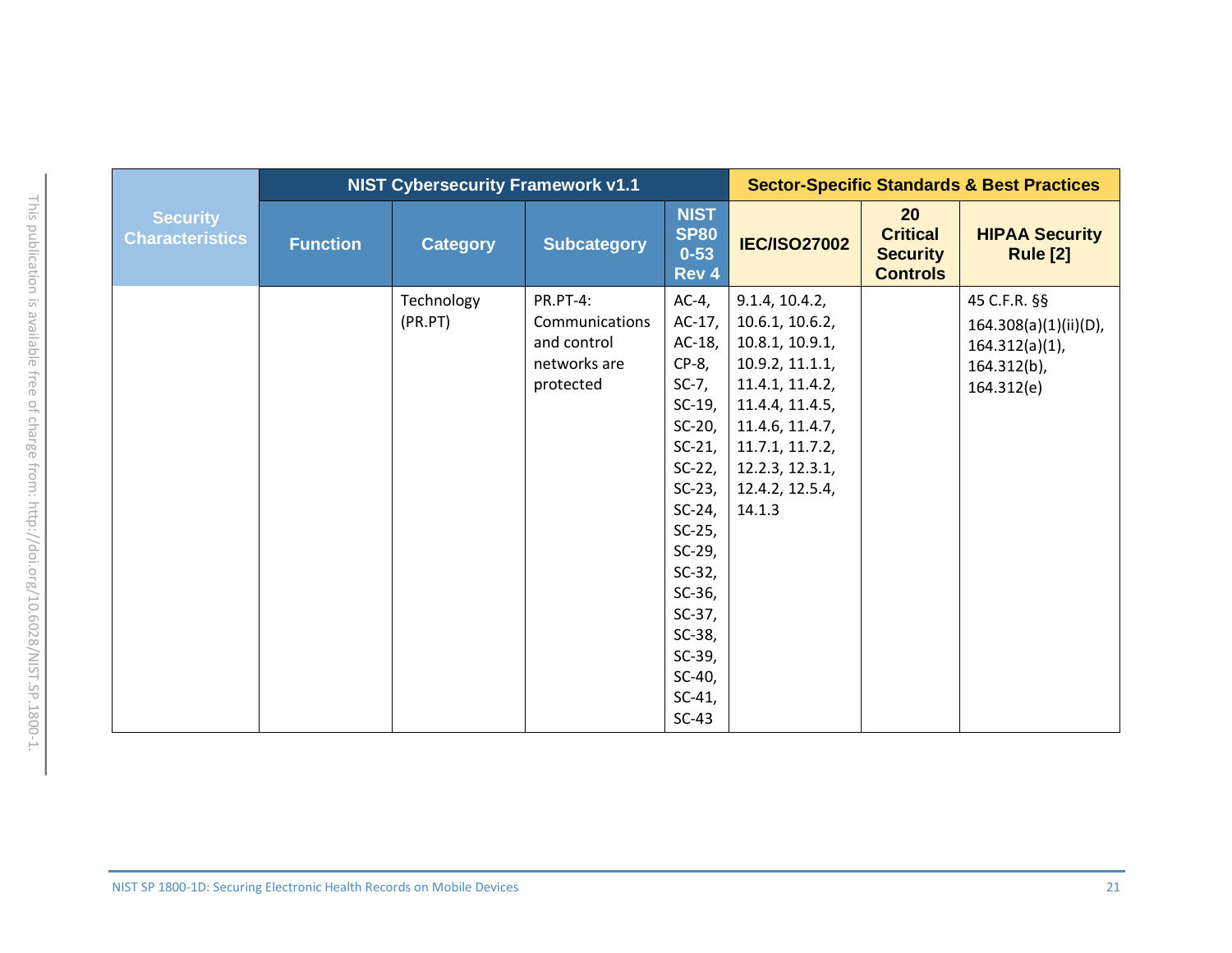# <span id="page-27-1"></span>**5 Technologies**

To build an example solution (reference design), we needed to use multiple commercially available and open-source technologies. [Table 5-1](#page-28-0) shows how the products used to create the reference design are mapped to security controls and architectural components listed in [Figure 5-1.](#page-27-0)

<span id="page-27-0"></span>**Figure 5-1 Architecture for the Secure Exchange of Electronic Health Records on Mobile Devices in a Healthcare Organization**

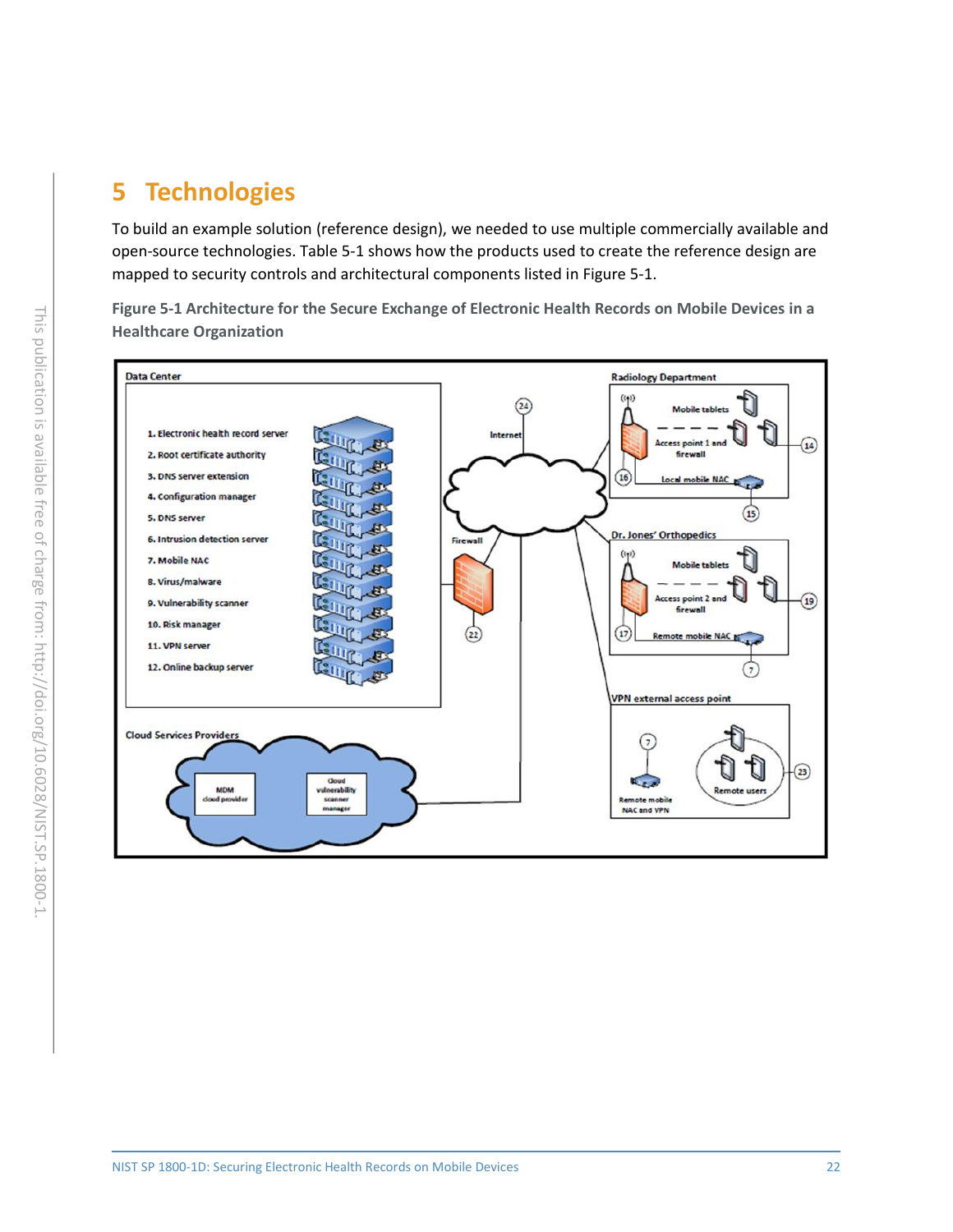<span id="page-28-0"></span>

| <b>NIST</b><br><b>Cybersecurity</b><br><b>Framework</b><br><b>Function</b> | <b>Reference to NIST</b><br>800-53 Rev 4<br><b>Controls</b>                                                                                                                                                                                                                                                                      | <b>Company</b>       | <b>Product</b>       | V.                | <b>Architecture</b><br>Element* | <b>Use</b>                                                                                              |
|----------------------------------------------------------------------------|----------------------------------------------------------------------------------------------------------------------------------------------------------------------------------------------------------------------------------------------------------------------------------------------------------------------------------|----------------------|----------------------|-------------------|---------------------------------|---------------------------------------------------------------------------------------------------------|
| Identify (ID)                                                              | CA-2, CA-7, CA-8,<br>CM-8, CP-2, PM-4,<br>PM-9, PM-11, PM-<br>12, PM-15, PM-16,<br>RA-2, RA-3, RA-5,<br>SA-5, SA-11, SA-14,<br>SI-2, SI-4, SI-5                                                                                                                                                                                  | <b>RSA</b>           | Archer GRC           | 5.5               | 10                              | Centralized enterprise, risk and<br>compliance management tool                                          |
| Protect (PR)                                                               | AC-2, AC-3, AC-4,<br>AC-5, AC-6, AC-16,<br>AC-17, AC-18,<br>AC-19, AC-20, AU-12,<br>CA-7, CM-2, CM-3,<br>CM-4, CM-5, CM-6,<br>CM-7, CM-8, CM-9,<br>CP-4, CP-6, CP-8,<br>CP-9, IA Family,<br>MP-6, PE-3, PE-6,<br>PE-16, PE-20, SA-10,<br>SC-7, SC-8, SC-12,<br>SC-18, SC-20, SC-21,<br>SC-22, SC-23, SC-28,<br>SC-44, SI-4, SI-7 | MedTech<br>Enginuity | OpenEMR              | 4.1.2             | $\mathbf{1}$                    | Web-based and open-source<br>electronic health record and<br>supporting technologies                    |
|                                                                            |                                                                                                                                                                                                                                                                                                                                  | Open<br>source       | Apache Web<br>Server | 2.4               | $\mathbf{1}$                    |                                                                                                         |
|                                                                            |                                                                                                                                                                                                                                                                                                                                  | Open<br>source       | OpenSSL              | $1.0.1e-$<br>fips | 1, 3, 4                         | Cryptographically secures<br>transmissions between mobile devices<br>and the OpenEMR web portal service |
|                                                                            |                                                                                                                                                                                                                                                                                                                                  | Various              | Mobile devices       |                   | 14, 19, 23                      | Windows, IOS, and Android tablets                                                                       |
|                                                                            |                                                                                                                                                                                                                                                                                                                                  | Fiberlink            | MaaS360              | Current           | 20                              | Cloud-based Mobile Device<br>Management (MDM)                                                           |
|                                                                            |                                                                                                                                                                                                                                                                                                                                  | Open<br>source       | Iptables firewall    | 1.4               | 1, 2, 3, 4, 5, 22               | Stateful inspection firewall                                                                            |

**Table 5-1 Products and Technologies Used in the Secure Exchange of Electronic Health Records on Mobile Devices Reference Design**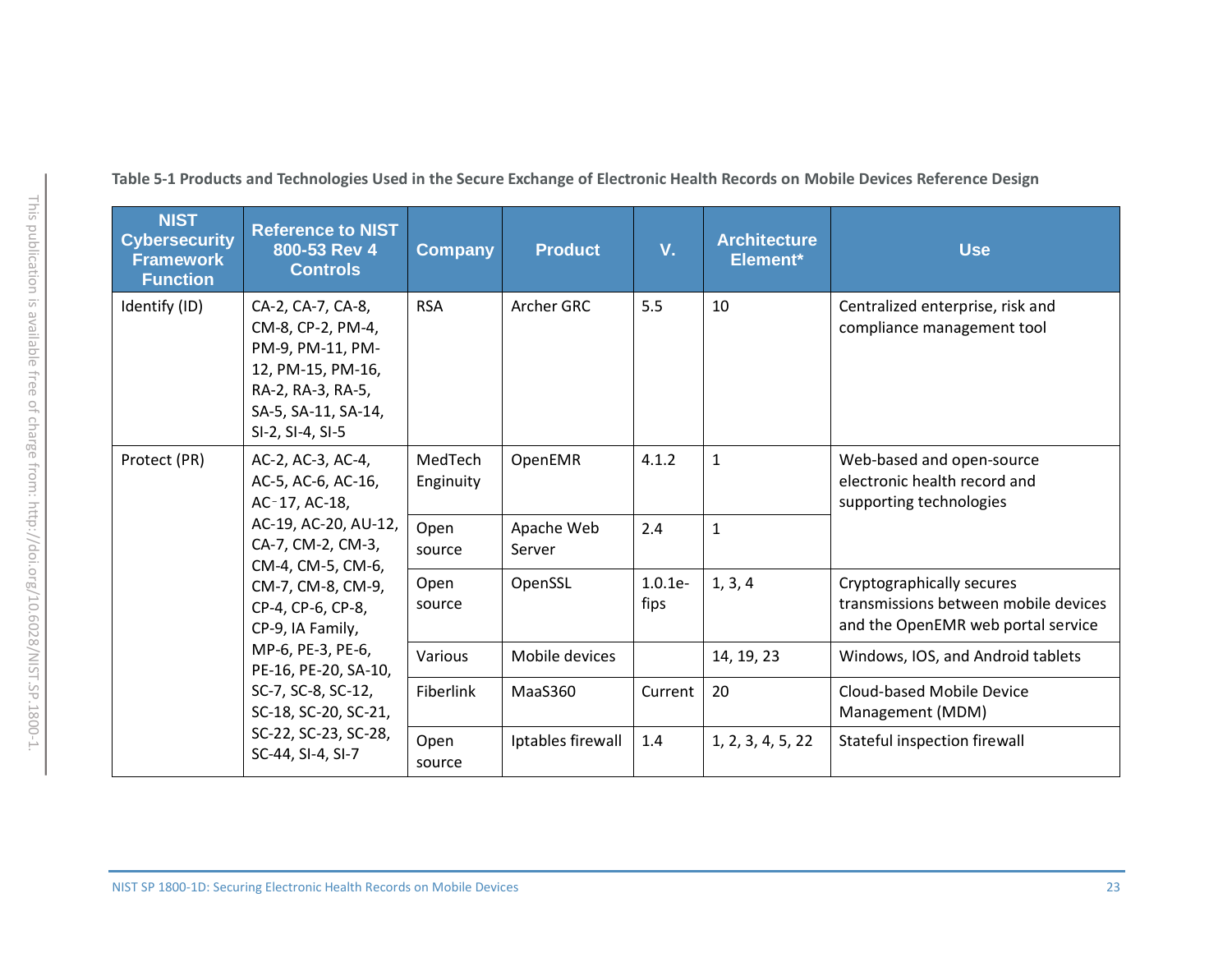| <b>NIST</b><br><b>Cybersecurity</b><br><b>Framework</b><br><b>Function</b> | <b>Reference to NIST</b><br>800-53 Rev 4<br><b>Controls</b> | <b>Company</b> | <b>Product</b>              | V.    | <b>Architecture</b><br>Element* | <b>Use</b>                                                                                                                                 |
|----------------------------------------------------------------------------|-------------------------------------------------------------|----------------|-----------------------------|-------|---------------------------------|--------------------------------------------------------------------------------------------------------------------------------------------|
|                                                                            |                                                             | Open<br>source | Fedora PKI<br>Manager       | 9     | $\overline{2}$                  | Root CA cryptographically signs<br>identity certificates to prove<br>authenticity of users and devices                                     |
|                                                                            |                                                             | Open<br>source | <b>BIND</b>                 | 9.9.4 | 3, 5                            | Domain name system (DNS) server<br>performs host or fully qualified domain<br>resolution to Internet Protocol (IP)<br>addresses            |
|                                                                            |                                                             | Open<br>source | Puppet<br>Enterprise        | 3.7   | 5                               | Secure configuration manager for<br>creation, continuous monitoring, and<br>maintenance of secure server and user<br>hosts                 |
|                                                                            |                                                             | Cisco          | Identity<br>Services Engine | 1.2   | 7, 15                           | Local and remote mobile network<br>access control (NAC), RADIUSbased<br>authentication, authorization, and<br>accounting management server |
|                                                                            |                                                             | Cisco          | <b>ASAv</b>                 | 9.4   |                                 | Enterprise-class VPN server based on<br>both TLS and IPsec                                                                                 |
|                                                                            |                                                             | Open<br>source | UrBackup                    | 1.4.8 | 12                              | Online remote backup system used to<br>provide disaster recovery                                                                           |
|                                                                            |                                                             | Cisco          | <b>RV220W</b>               | 6.0.4 | 16, 17                          | Wi-Fi access point                                                                                                                         |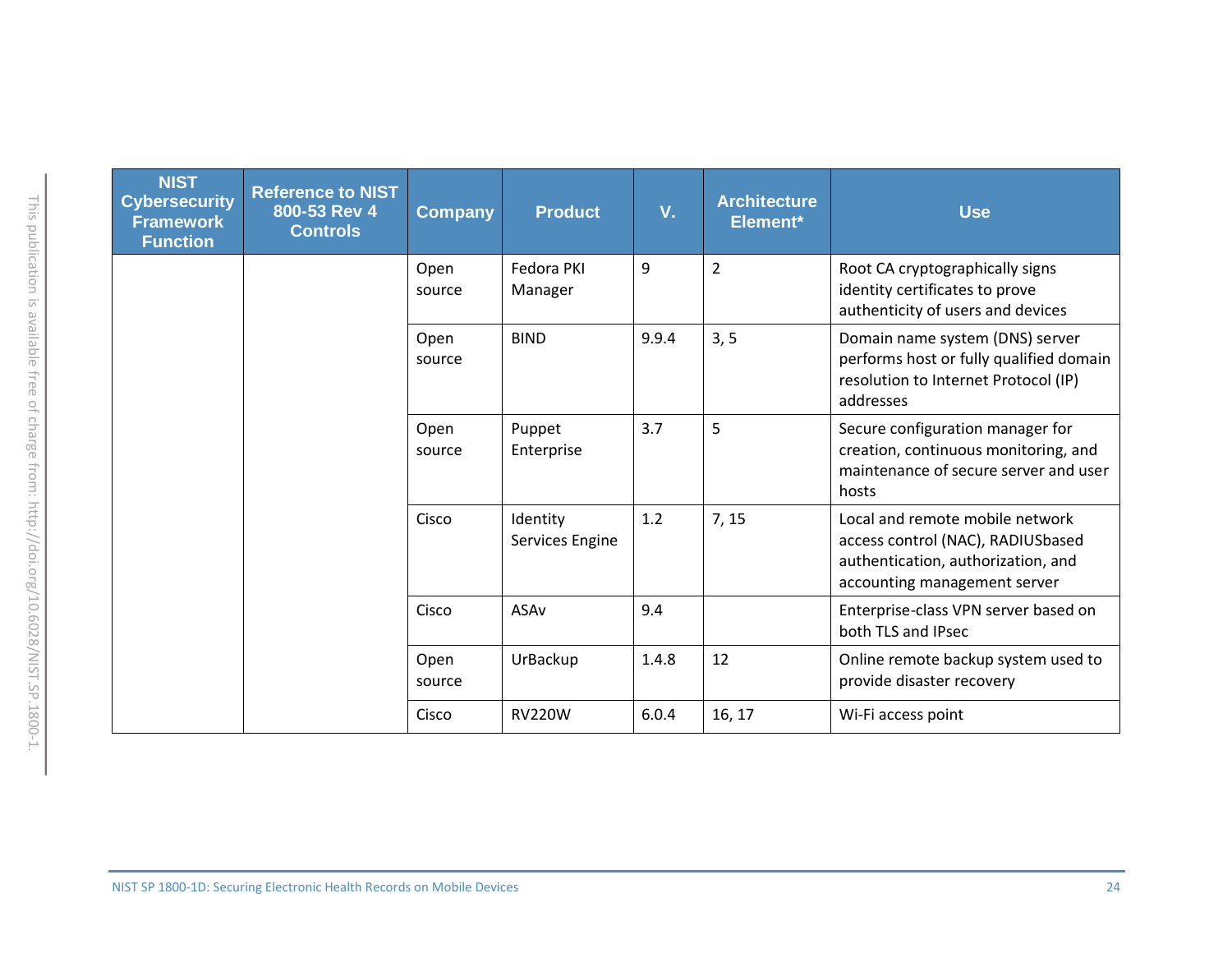| <b>NIST</b><br><b>Cybersecurity</b><br><b>Framework</b><br><b>Function</b> | <b>Reference to NIST</b><br>800-53 Rev 4<br><b>Controls</b>                                                  | <b>Company</b> | <b>Product</b>                                  | V.      | <b>Architecture</b><br>Element* | <b>Use</b>                                                                                                                 |
|----------------------------------------------------------------------------|--------------------------------------------------------------------------------------------------------------|----------------|-------------------------------------------------|---------|---------------------------------|----------------------------------------------------------------------------------------------------------------------------|
| Detect (DE)                                                                | AC-2, AC-4, AU-12,<br>CA-3, CA-7, CM-2,<br>CM-3, CM-8, PE-3,<br>PE-6, PE-20, RA-5,<br>SC-5, SC-7, SI-3, SI-4 | Open<br>source | Iptables firewall                               | 1.4     | 1, 2, 3, 4, 5, 22               | Stateful inspection firewall                                                                                               |
|                                                                            |                                                                                                              | Open<br>source | Puppet<br>Enterprise                            | 3.7     | 5                               | Secure configuration manager for<br>creation, continuous monitoring, and<br>maintenance of secure server and user<br>hosts |
|                                                                            |                                                                                                              | Open<br>source | Security Onion<br><b>IDS</b>                    | 12.04   | 6                               | Intrusion detection server (IDS)<br>monitors network for threats via<br>mirrored switch ports                              |
|                                                                            |                                                                                                              | Open<br>source | Host-based<br>security<br>manager<br>(freeware) |         | 8                               | Host-based virus and malware scanner                                                                                       |
|                                                                            |                                                                                                              | Open<br>source | Vulnerability<br>scanner<br>(freeware)          | Current | 9                               | Cloud-based proactive network and<br>system vulnerability scanning tool                                                    |
| Respond (RS)                                                               | AU-6, CA-2, CA-7,<br>CP-2, PE-6, IR-4, IR-5,<br>IR-8, SI-4                                                   | Open<br>source | Iptables firewall                               | 1.4     | 1, 2, 3, 4, 5, 22               | Stateful inspection firewall                                                                                               |
|                                                                            |                                                                                                              | Open<br>source | Puppet<br>Enterprise                            | 3.7     | 5                               | Secure configuration manager for<br>creation, continuous monitoring, and<br>maintenance of secure server and user<br>hosts |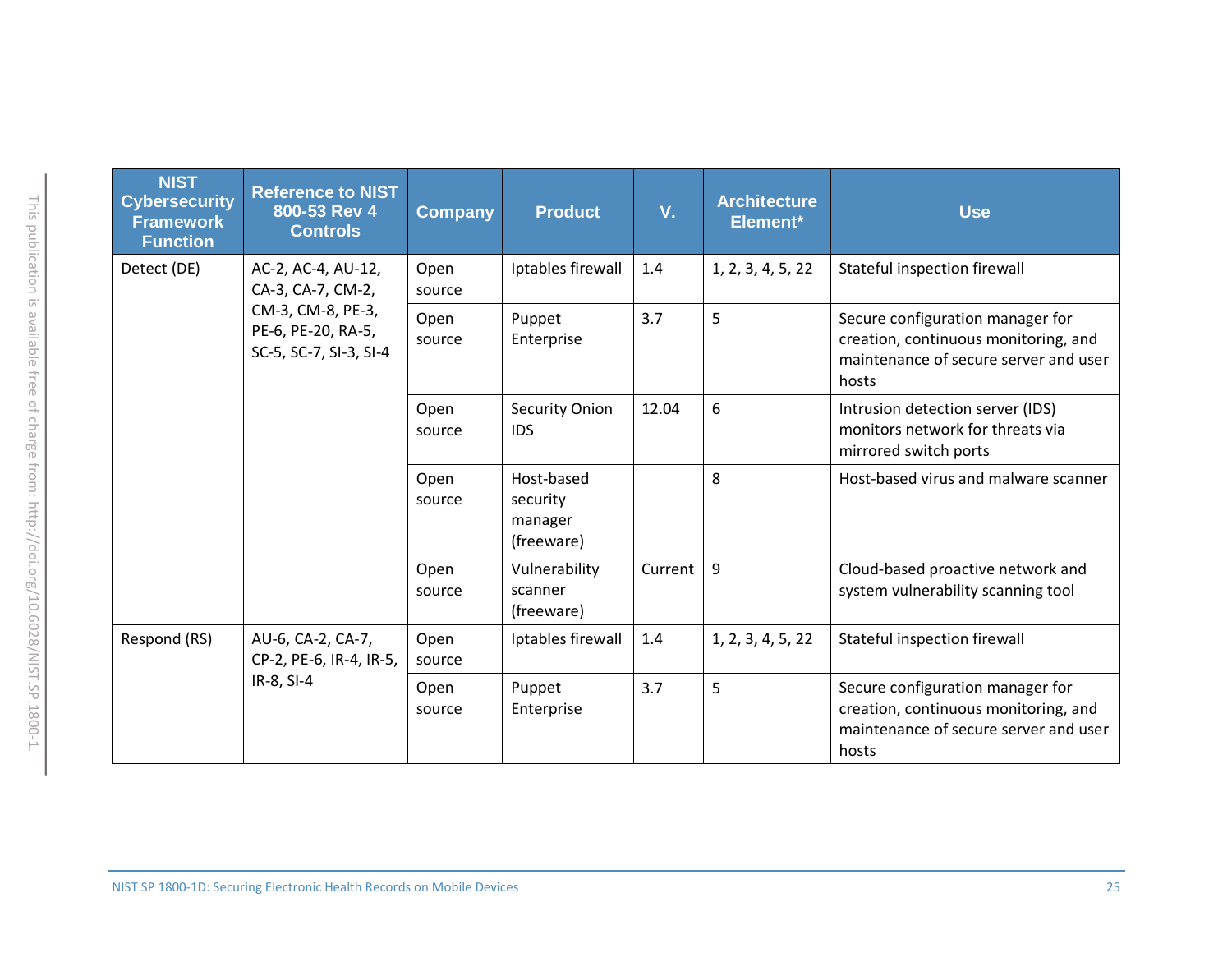| <b>NIST</b><br><b>Cybersecurity</b><br><b>Framework</b><br><b>Function</b> | <b>Reference to NIST</b><br>800-53 Rev 4<br><b>Controls</b> | <b>Company</b> | <b>Product</b> | V.    | <b>Architecture</b><br>Element* | <b>Use</b>                                                       |
|----------------------------------------------------------------------------|-------------------------------------------------------------|----------------|----------------|-------|---------------------------------|------------------------------------------------------------------|
|                                                                            |                                                             | <b>RSA</b>     | Archer GRC     | 5.5   | 10                              | Centralized enterprise, risk and<br>compliance management tool   |
| Recover (RC)                                                               | CP-2, CP-10, IR-4,<br>$IR-8$                                | Open<br>source | UrBackup       | 1.4.8 | 12                              | Online remote backup system used to<br>provide disaster recovery |
|                                                                            |                                                             | <b>RSA</b>     | Archer GRC     | 5.5   | 10                              | Centralized enterprise, risk and<br>compliance management tool   |

\**Se[e Figure](#page-27-1)* 5-1*.*